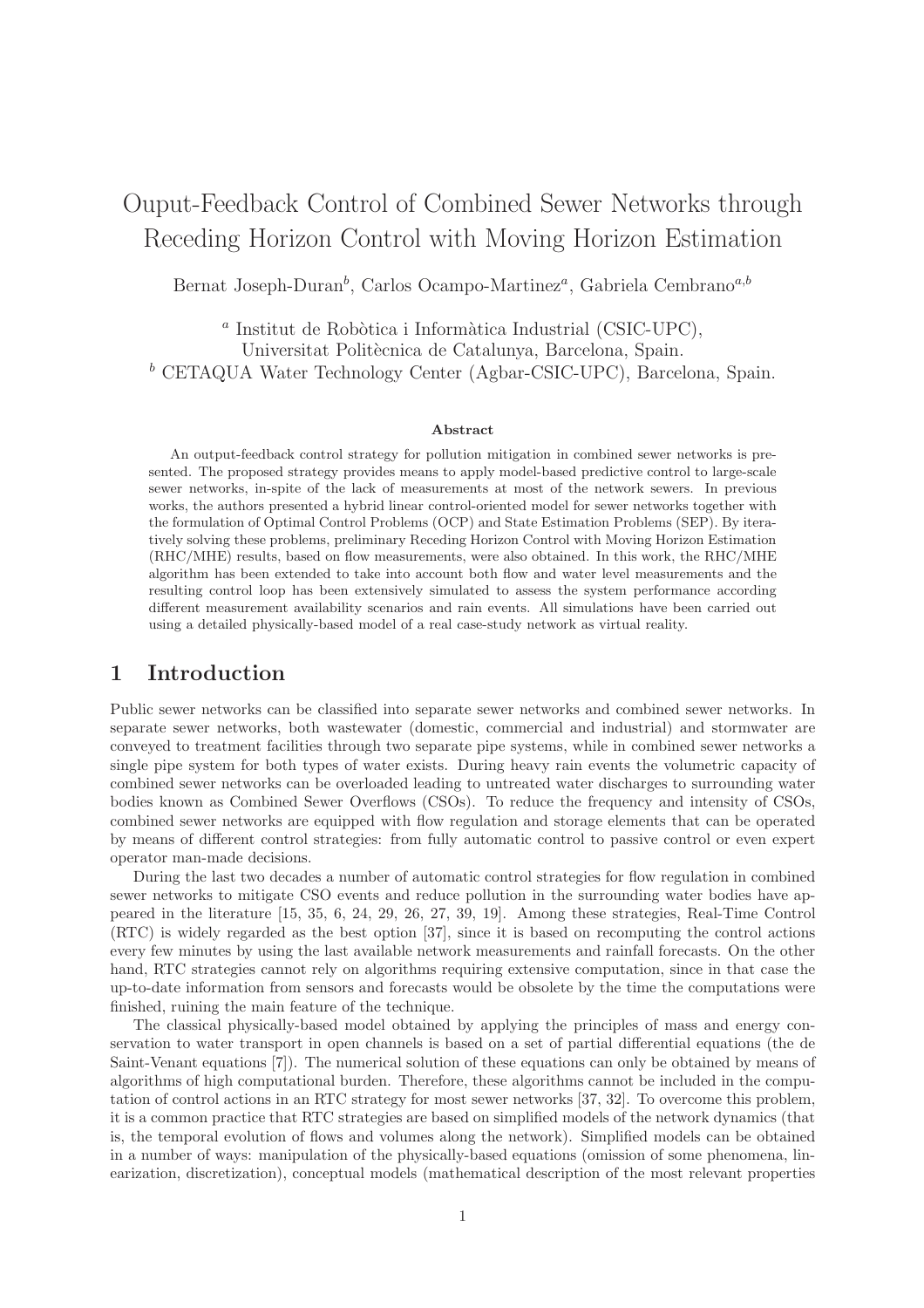of the system) or identification-based models (obtained from data) (see [18] for examples of each type of model for flow-routing applications).

In a RTC strategy, the simplified model, called the control model, is used to predict the future state of the system over a finite time window according to different control actions (mostly gate, pump or weir flows) and rainfall forecasts. These predictions are systematically evaluated to come up with the most convenient control actions by means of an Optimal Control Problem (OCP). This procedure is repeated every few minutes taking into account new rainfall forecasts, updating the model initial conditions using the last available measurements and moving the prediction time window in a so-called Receding Horizon Control strategy (RHC; also known as Model Predictive Control, MPC) [3, 33].

A drawback of the model-predictive RHC technique for combined sewer networks is the need for fullstate initial conditions to update the model at each computation. Combined sewer networks are usually large-scale systems for which only a limited number of measurement points are available. Therefore, to apply the RHC strategy, state estimation techniques must be included in the closed-loop control scheme. However, since RTC techniques are usually tested against detailed model simulators providing all the system variables, measurement availability and state estimation techniques are often not considered.

In a previous work [22], a hybrid linear delayed control model for combined sewer networks was introduced, together with calibration procedures, validation results and sensitivity analysis for a real case study. Preliminary RHC results were also provided, assessing the performance of a model-based controller in minimizing CSOs and urban flooding during heavy rain events and proving to provide a notable improvement with respect to a passive control approach. Since the proposed model is based only on flows and volumes, the presented controller acts as an upper layer controller, computing set-points for the local controllers located at the network gates, which adjust the gate positions accordingly. Closed-loop simulations were performed using a detailed physically-based model simulator of the case study network as virtual reality. The physically-based model simulator provided not only a realistic way to assess the closed-loop controller performance but also a means to obtain on-line measurements of the network status. However, in that first step, closed-loop simulations were carried out under the assumption of full-state measurement availability of flows at all the network sewers. This is, indeed, an unrealistic assumption, since due to the large-scale nature of sewer networks, measurements are only available at some particular points. Moreover, in combined sewer networks, the measurements can take the form of both flow and water level measurements, with the latter being the most common ones due to precision, maintenance and economic reasons [5].

The main objective of this work is to extend the RHC approach outlined in [22] to take into account the available number and type (flow or water level) of measurements and to assess the performance of the system according to different measurement availability scenarios. To this end, a model-based State Estimation Problem (SEP) is presented to be used to reconstruct the whole combined sewer system state out of a few measurements. As in the RHC strategy, the SEP problem is solved at each control iteration based on the last available measurements and moving the estimation time window in a socalled Moving Horizon Estimation (MHE) strategy. The state estimate resulting of each SEP is used to update the initial conditions of a model-based OCP according to the RHC technique. Since the model in [22] is a hybrid linear model, both the SEP and the OCP result in constrained Mixed Integer Linear Programming (MILP) problems. The proposed closed-loop RHC/MHE algorithm is then tested using a commercial physically-based model simulator as virtual reality and considering different configurations for the measurement availability, including flow measurements and water level measurements. The results of these simulations are used to assess which is the best measurement configuration by comparing the results against the full-state measurement case.

The choice of the estimation technique is based on the properties of the process and control models. As mentioned above, in the process model used for closed-loop simulations water motion is described by a set of partial differential equations, which prevents the use of nonlinear estimation and error-based output-feedback techniques, as well as the application of theoretical results (convergence, closed-loop stability, etc.), for discrete-time systems or differential equation systems [25, 33, 30, 31]. Furthermore, since the control model is based on a constrained hybrid system, usual estimation techniques such as the Luenberger observer or the (extended) Kalman filter do not apply. The proposed SEPs consists in a 1-norm variation of the deadbeat observer proposed in [2], which is suitable for hybrid systems. Although the observability and convergence tests for this type of systems discussed in [1, 14] cannot be applied, since they rely on the assumption that the process model is also a hybrid linear model, simulation results for number of different rain events and measurement availability scenarios show the accuracy and suitability of the proposed approach.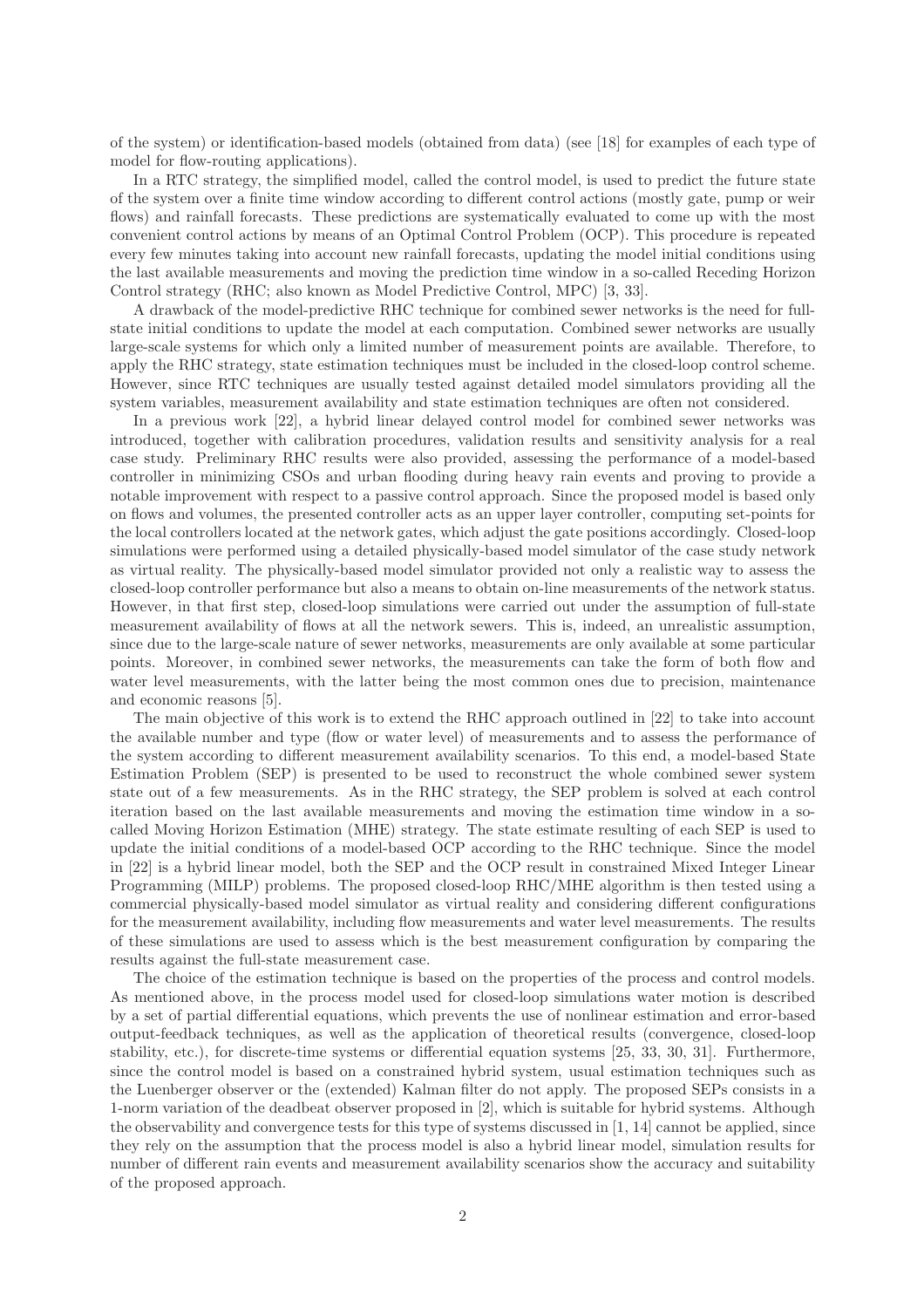The remainder of the paper is organized as follows: in Section 2 an outline of the model described in [22] is provided together with its general mathematical expression, the formulation of the OCP and SEP and the description of the RHC/MHE algorithm. Section 3 provides a brief description of the case study sewer network and a discussion of the closed-loop simulation results and computational details of the RHC/MHE strategy for several real rain events taking into account the following measurement scenarios: full flow measurements, limited flow measurements, limited water level measurements and mixed flow and water-level measurements. Finally, in Section 4, conclusions of the whole work are given together with some future research lines.

## 2 Combined Sewer Network Modeling, Control and Estimation

#### 2.1 Sewer Network Model

The control and estimation techniques developed in this paper are based on the hydraulic hybrid linear model for sewer networks presented in [22]. The model describes volumes stored in detention tanks, flows through sewers, collectors (big sewers with storage capacity, modeled by using a tanks-in-series model that takes into account inflow delay and storage capacity) and weirs, overflows and flood runoff reentering the network after an overflow event. The basic flow equations take into account transport delay and flow attenuation along sewers and mass balance in junctions.Rain inflows to the network appear in the control model as forecasted disturbances with known values. They are obtained by means of a separate hydrologic rainfall-runoff model, which computes net inflows to the network from rain intensity data [11].

To keep the model useful for practical real-time applications in large-scale networks, modeling of backwater effects by means of water level variables and flow-level relations is not included in the model. Such a modeling approach would turn the OCPs and SEPs into mixed integer nonlinear problems (MINLP) of very high computational burden in the case of large-scale systems. Therefore, this approach (although without integer variables) has only been applied to small network instances [36, 9, 13] or to irrigation channels with simple topologies [40, 34].

Equations for weirs, overflows and flood runoff contain maximum and minimum functions that make the model nonlinear. These elements have been modeled by using piecewise linear equations, and have been reformulated by means of the Mixed Logical Dynamic (MLD) systems approach to obtain a set of linear equations and inequalities involving binary variables [3]. After the MLD reformulation is performed, the complete sewer network model can be written in the following form:

$$
\sum_{i=0}^{T} M_i X(t - i) = m(t),
$$
  
\n
$$
\sum_{i=0}^{T} N_i X(t - i) \le n(t),
$$
\n(1)

where  $X(t)$  contains all the system variables at the discrete-time instant t, including states, inputs, outputs and binary variables arising from the MLD reformulation. Matrices  $M_i$  and  $N_i$ ,  $i = 1, \ldots, T$ , where T is the maximum system delay, contain the coefficients of the system equations and MLD inequalities computed using the network topology description and the element parameters [22, 18]. Finally, vectors  $m(t)$ and  $n(t)$  contain the influence of both rain inflows and constants introduced in the MLD reformulation.

In [22], in addition to a complete description of the model and parameter calibration procedures, validation results and sensitivity analysis for the case study described in Section 3.1 are provided.

#### 2.2 Optimal Control Problem Formulation

To formulate the OCP associated to the control oriented model (1), first the model is extended to include the network equations and MDL inequalities at several time instants ahead in the future as follows:

$$
\sum_{i=0}^{T} M_i X(t - i + k) = m(t + k), \quad k = 1, ..., H,
$$
  

$$
\sum_{i=0}^{T} N_i X(t - i + k) \le n(t + k), \quad k = 1, ..., H,
$$
  
(2)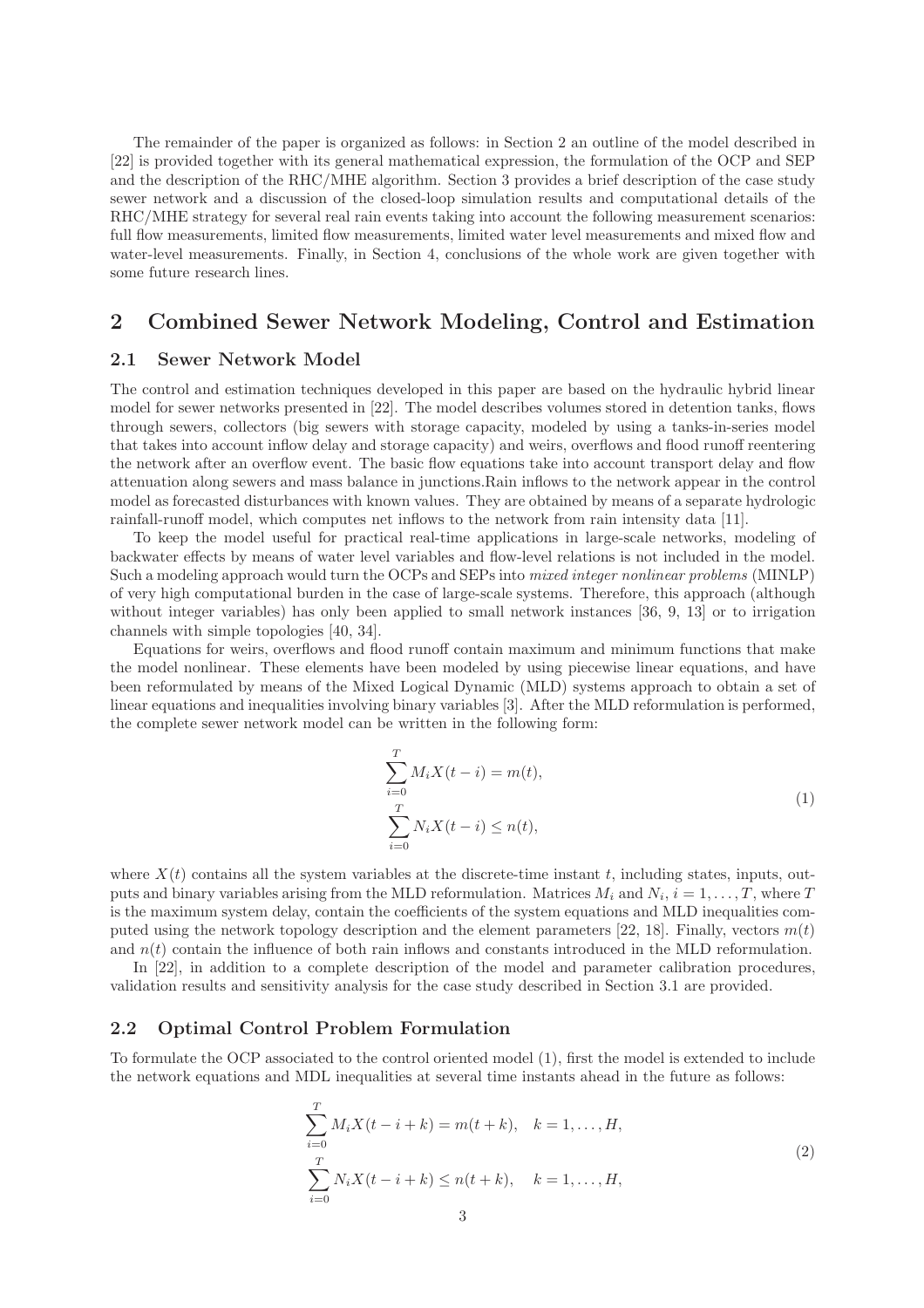where  $H$  is called the *prediction horizon* [3, 33].

At time instant t, it is assumed that all the network variables at the current and  $T-1$  previous time instants are known, either through direct measurement or by means of an estimation procedure, as detailed in the next section. These measured or estimated variables, denoted  $\ddot{X}(t)$ , are collected together in the vector of initial conditions

$$
\mathcal{X}_0(t) = (\hat{X}(t)^\top, \dots, \hat{X}(t - T + 1)^\top)^\top.
$$
\n
$$
(3)
$$

Forecasts of the rain inflows to the network are also assumed to be available to compute the independent terms  $m(t + k)$  and  $n(t + k)$ ,  $k = 1, ..., H$ . Finally, to express the OCP in a compact matrix form, also the following vector collecting all the system variables at  $H$  future time steps is defined:

$$
\mathcal{X}(t) = (X(t+H)^\top, \dots, X(t+1)^\top)^\top,\tag{4}
$$

and the following block matrices:

M<sup>1</sup> = M<sup>0</sup> M<sup>1</sup> ... ... M<sup>T</sup> . . . . . . M<sup>0</sup> M<sup>1</sup> ... ... M<sup>T</sup> M<sup>0</sup> ... ... MT−<sup>1</sup> . . . . . . M0 M1 M0 H blocks , M<sup>2</sup> = − M<sup>T</sup> MT−<sup>1</sup> M<sup>T</sup> . . . . . . . . . M<sup>2</sup> M<sup>3</sup> ... M<sup>T</sup> M<sup>1</sup> M<sup>2</sup> ... MT−<sup>1</sup> M<sup>T</sup> H blocks , (5)

$$
\mathcal{M}_3(t) = (m(t+H)^\top, \dots, m(t+1)^\top)^\top,\tag{6}
$$

with analogous expressions for  $\mathcal{N}_1$ ,  $\mathcal{N}_2$  and  $\mathcal{N}_3$ . For the construction of these matrices it has been assumed that  $H > T$ , that is, the prediction horizon is greater than the largest delay in the system. Although this is not a necessary condition for the formulation of the OCP, it is a common assumption that allows the OCP to evaluate the performance of the system taking into account all the effects of the network dynamics.

Now, the OCP can be stated as

$$
OCP(t): \qquad \min_{\mathcal{X}(t)} J(\mathcal{X}(t)) = c^{\top} \mathcal{X}(t),
$$
  
s.t.  $\mathcal{M}_1 \mathcal{X}(t) = \mathcal{M}_2 \mathcal{X}_0(t) + \mathcal{M}_3(t),$   
 $\mathcal{N}_1 \mathcal{X}(t) \leq \mathcal{N}_2 \mathcal{X}_0(t) + \mathcal{N}_3(t),$   
 $A_{eq} \mathcal{X}(t) = b_{eq}(t),$   
 $A_{ineq} \mathcal{X}(t) \leq b_{ineq}(t).$  (7)

Details on the form of the cost function  $J(\mathcal{X}(t))$  used to quantify common management objectives for sewer network control are given in Section 3.1. Since  $J(\mathcal{X}(t))$  is a linear function and some of the variables involved in vector  $\mathcal{X}(t)$  are binary, the OCP is an MILP problem.

Additional constraints of the form  $A_{eq} \mathcal{X}(t) = b_{eq}(t)$  and  $A_{ineq} \mathcal{X}(t) \leq b_{ineq}(t)$ , are added to the OCP to take into account bounds on variables, bounds on the variation of the gate flows for smooth control actions and some additional mass balances not included in the basic model equations.

See [20, 18] for additional details.

#### 2.3 State Estimation Problem Formulation

The SEP formulation [23] is analogous to the OCP one, but in this case the system dynamics and inequality constraints are enforced for the past states rather than for the future ones, as described in Equation 8.

$$
\sum_{i=0}^{T} M_i X_{\phi}(t - i + k) = m(t + k),
$$
  
\n
$$
\sum_{i=0}^{T} N_i X_{\phi}(t - i + k) \le n(t + k),
$$
  
\n
$$
k = -H_{\phi} + T + 1, ..., 0,
$$
 (8)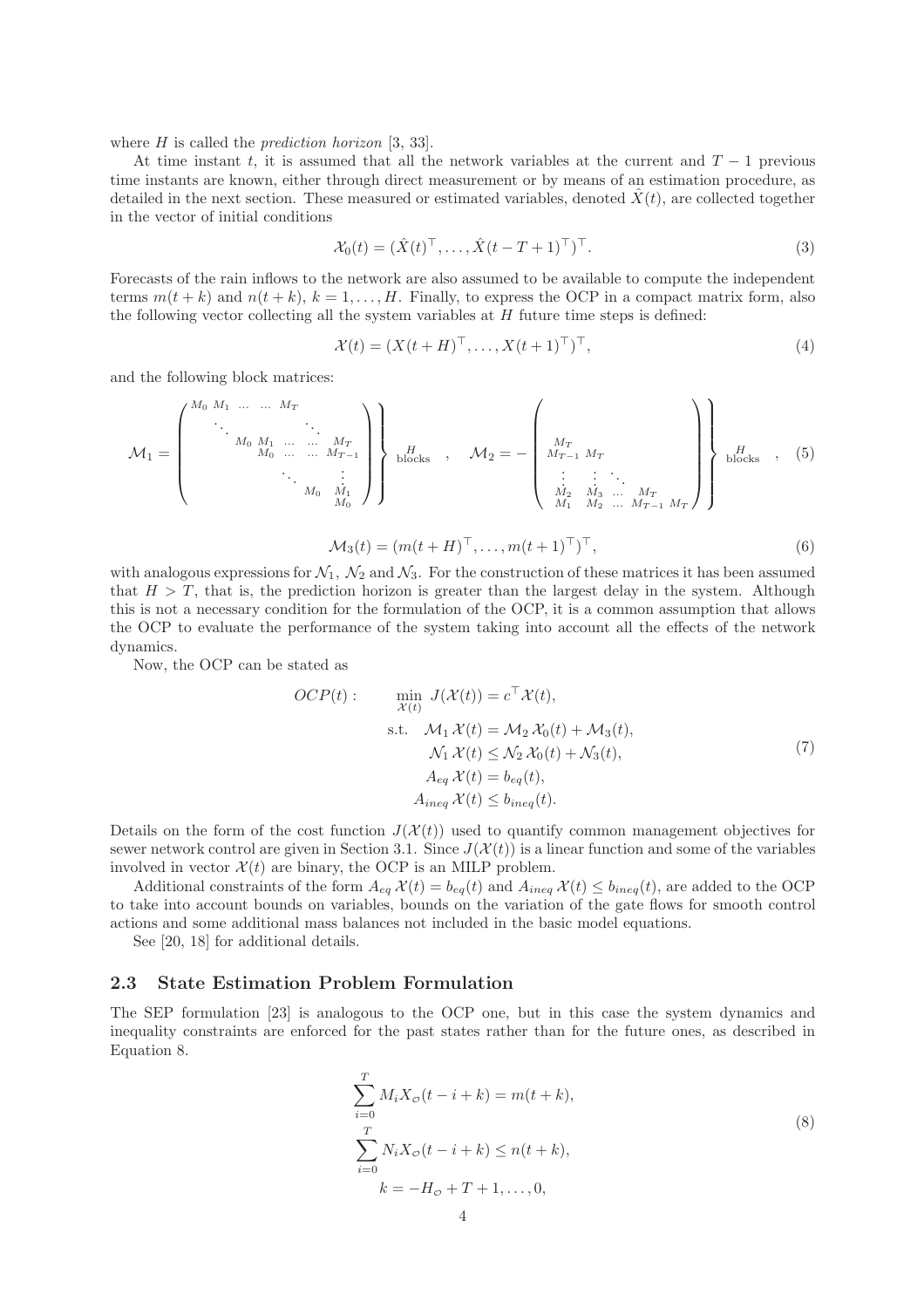where  $H_{\mathcal{O}}$  is the number of past instant measured variables that will be used in the problem formulation. The vector of unknown variables for the SEP is then defined as

$$
\mathcal{X}_{\phi}(t) = (X_{\phi}(t)^{\top}, \dots, X_{\phi}(t - H_{\phi} + 1)^{\top})^{\top}.
$$
\n(9)

Vectors  $X_{\mathcal{O}}(t)$  are defined in the same way as  $X(t)$ , but a different notation is used to distinguish the variables of the SEP and OCP in the closed-loop algorithm.

To express the constraints in matrix form, the following matrices are defined:

$$
\mathcal{M}_1^{\mathcal{O}} = \begin{pmatrix} M_0 & M_1 & \dots & M_{T-1} & M_T \\ \vdots & \vdots & \ddots & \vdots \\ M_0 & M_1 & \dots & M_{T-1} & M_T \end{pmatrix} \begin{cases} H_{\mathcal{O}} - T \\ \text{blocks}, \end{cases}
$$
 (10)

$$
\mathcal{M}_2^{\circ}(t) = (m_{\circ}(t)^{\top}, \dots, m_{\circ}(t - H_{\circ} + 1)^{\top})^{\top}, \tag{11}
$$

with analogous expressions for  $\mathcal{N}_1^{\phi}$  and  $\mathcal{N}_2^{\phi}$ .

Now, the state estimation problem can be written as

$$
SEP(t): \quad \min_{\{X_{\mathcal{O}}(t), \varepsilon_{\mathcal{Y}}, \varepsilon_{\mathcal{U}}\}} \mathbf{1}_{\mathcal{Y}}^{\top} \varepsilon_{\mathcal{Y}} + \mathbf{1}_{\mathcal{U}}^{\top} \varepsilon_{\mathcal{U}},
$$
\n
$$
\text{s.t.} \quad \mathcal{M}_{1}^{\mathcal{O}} \mathcal{X}_{\mathcal{O}}(t) = \mathcal{M}_{2}^{\mathcal{O}}(t),
$$
\n
$$
\mathcal{N}_{1}^{\mathcal{O}} \mathcal{X}_{\mathcal{O}}(t) \leq \mathcal{N}_{2}^{\mathcal{O}}(t),
$$
\n
$$
-\varepsilon_{\mathcal{Y}} \leq \Pi_{\mathcal{Y}} \mathcal{X}_{\mathcal{O}}(t) - \hat{\mathcal{Y}}(t) \leq \varepsilon_{\mathcal{Y}},
$$
\n
$$
-\varepsilon_{\mathcal{U}} \leq \Pi_{\mathcal{U}} \mathcal{X}_{\mathcal{O}}(t) - \hat{\mathcal{U}}(t) \leq \varepsilon_{\mathcal{U}},
$$
\n
$$
\mathcal{A}_{eq}^{\mathcal{O}} \mathcal{X}_{\mathcal{O}}(t) = b_{eq}^{\mathcal{O}}(t),
$$
\n
$$
\mathcal{A}_{ineq}^{\mathcal{O}} \mathcal{X}_{\mathcal{O}}(t) \leq b_{ineq}^{\mathcal{O}}(t),
$$
\n(12)

where  $\hat{\mathcal{U}}(t)$  are the measured values of the input variables,  $\hat{\mathcal{Y}}(t)$  are the measured values of the output variables,  $\Pi_{\mathcal{Y}}$  and  $\Pi_{\mathcal{U}}$  are matrices that select the input and output variables from vector  $\mathcal{X}_{\mathcal{O}}$ ,  $\mathbf{1}_{\mathcal{Y}}$  and  $\mathbf{1}_{\mathcal{U}}$ are vectors of unitary entries of dimensions  $H_0 \cdot n_y$  and  $H_0 \cdot n_u$ , respectively, and  $\varepsilon_y$  and  $\varepsilon_u$  are auxiliary variables used to reformulate the minimization of the 1-norms  $\|\Pi_{\mathcal{Y}}\mathcal{X}_{\mathcal{O}}(t)-\hat{\mathcal{Y}}\|_1$  and  $\|\Pi_{\mathcal{U}}\mathcal{X}_{\mathcal{O}}(t)-\hat{\mathcal{U}}\|_1$  as an MILP problem [4]. Finally, additional equalities  $A_{eq}^{\circ} \chi(t) = b_{eq}^{\circ}(t)$ , and inequalities  $A_{ineq}^{\circ} \chi(t) \leq b_{ineq}^{\circ}(t)$ , are analogous to those commented in Section 2.2 for the OCP case.

For a detailed formulation, see [23, 18]. A discussion on different state-of-the-art approaches to the formulation of optimization-based SEPs and their suitability for the sewer network regulation problem can also be found in those references.

#### 2.4 Receding Horizon Control with Moving Horizon Estimation Algorithm

Receding Horizon Control (RHC) is an RTC strategy aimed to take full advantage of model-based control techniques, real-time measurements and disturbance forecasts. To this end, after solving a finite-horizon optimal control problem, only the part of the sequence of control actions obtained as a solution corresponding to the first time step is applied to the system. After letting the system respond to this action for the corresponding time step, measurements are taken. Using these measurements (and, if available, new disturbance forecasts) a new OCP is formulated and solved to compute the control action for the next time step and the whole procedure is repeated again. Depending on the available measurements, the initial conditions for each of the subsequent OCPs can be directly obtained or must be estimated. In the latter case, before solving each OCP, a SEP is solved to reconstruct the full-state initial condition necessary to formulate the OCP. The technique consisting in solving a fixed-length finite horizon SEP at each time step based on the last available measurements is known as Moving Horizon Estimation (MHE) and is regarded as the state estimation counterpart of the RHC strategy.

In some cases, the time step used in the control model to provide sufficient accuracy might not be adequate to be used in the RHC strategy as described above. This fact might be due to additional time required to gather system measurements from a SCADA system and formulate and solve the SEPs and OCPs or due to limitations in the actuators. In any case, the RHC/MHE strategy can still be applied by updating and solving the SEPs and OCPs every few time steps instead of at every one. The number of time steps  $t_c$  elapsed between updating and solving two consecutive SEPs and OCPs is called the *control* interval.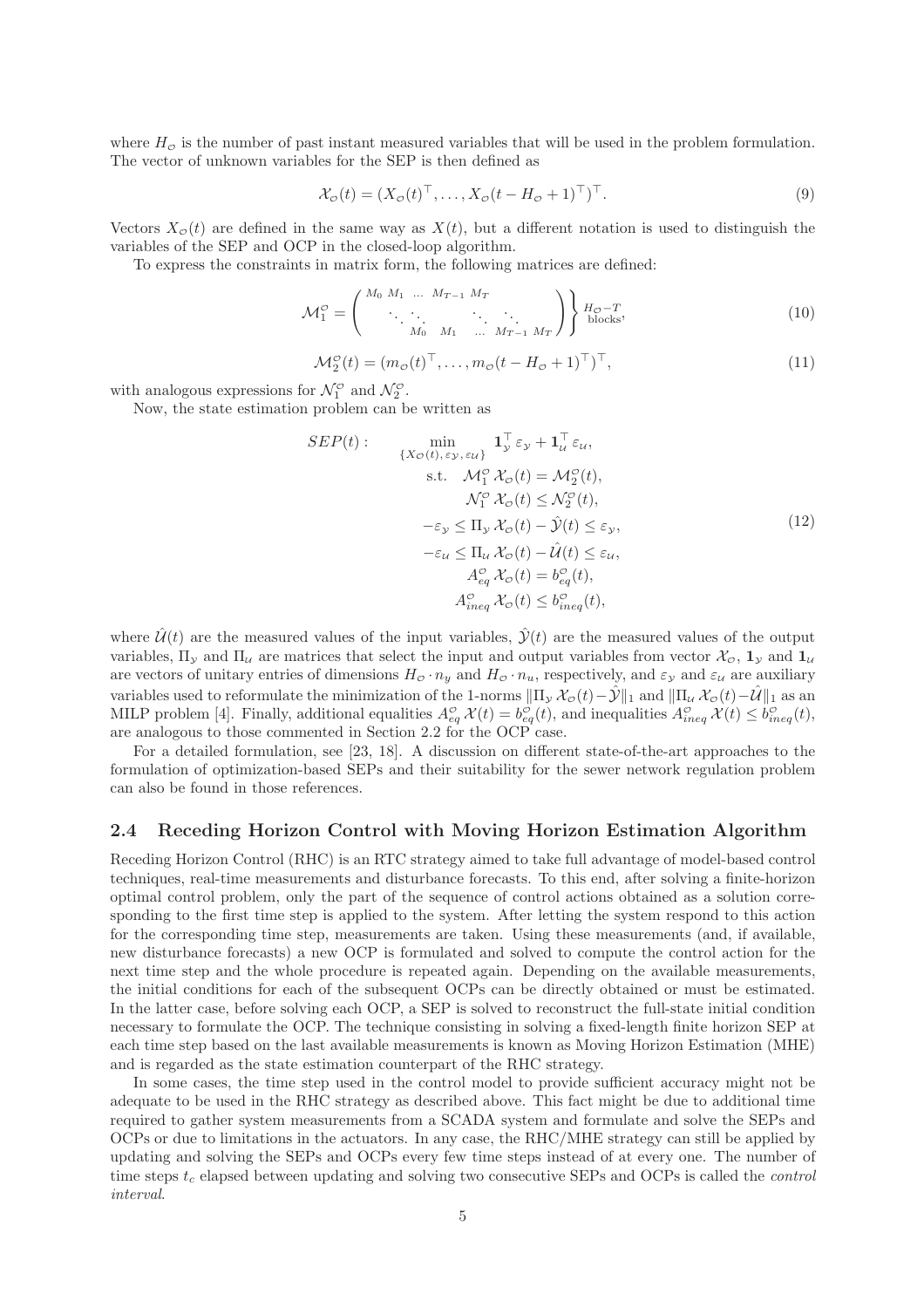Algorithm 1 details the whole RHC/MHE procedure in terms of the OCPs and SEPs described in the previous sections for an event of  $t_s$  time steps. Variables with a star upper index indicate that they are the solution of the corresponding optimization problem.

Algorithm 1: RHC-MHE Algorithm

 $\textbf{Input}: \mathcal{X}_0(1)=\big(\hat{X}(0)^\top,\ldots,\hat{X}(-T+1)^\top\big)^\top=\mathbf{0}$ begin Set  $t := 1$ while  $t \leq t_s$  do Compute rainfall-runoff prediction  $R_H(t) = (r(t+1)^\top, \ldots, r(t+H)^\top)^\top$ Compute  $\mathcal{M}_3(t)$ ,  $\mathcal{N}_3(t)$ ,  $b_{eq}(t)$ ,  $b_{ineq}(t)$ ,  $\mathcal{M}_2^{\mathcal{O}}(t)$ ,  $\mathcal{N}_2^{\mathcal{O}}(t)$ , from  $\mathcal{X}_0(t)$ ,  $R_H(t)$ Solve OCP $(t) \rightarrow \mathcal{X}^*(t) = (X^*(t + H)^{\top}, \dots, X^*(t + 1)^{\top})^{\top}$ Let the system evolve during time interval  $(t, t + t_c)$  with gate PID set-points  $G_{PID} = G^*(t)$ Read measurements through the SCADA system:  $\hat{\mathcal{U}}(t)$ ,  $\hat{\mathcal{Y}}(t)$ Solve  $\text{SEP}(t+t_c) \rightarrow \mathcal{X}_{\mathcal{O}}^*(t+t_c) = \left(X_{\mathcal{O}}^*(t+t_c)^\top, \ldots, X_{\mathcal{O}}^*(t+t_c - H_{\mathcal{O}} + 1)^\top\right)^\top$ Set  $\mathcal{X}_0(t+t_c) := (X_{\mathcal{O}}^*(t+t_c)^{\top}, \dots, X_{\mathcal{O}}^*(t+t_c - T + 1)^{\top})^{\top}$ Set  $t := t + t_c$ end end

Regarding closed-loop stability (in the Bounded-Input Bounded-Output sense, [28]), notice first that due to the constraints added to the actuator flows in the OCPs, the setpoints for local controllers are always bounded by their maximum operative values, given by their physical properties. Therefore, instability can only be a consequence of overtuning of the local controllers. However, in a sewer network, the actuators (gates, pumps, weirs) cannot add any flow to the network but only redirect it: the outflow from an actuator is always limited by its upstream inflow (volume in case of an actuator controlling a tank). Therefore, even if the local controllers are not suitably tuned, it is not possible that the closed-loop system unstabilizes since the actual flow will be limited by the inflow to the actuator (which is finite, since the total rain inflow is finite). A poorly calibrated model of the system or overtuned local PID controllers can only lead to poor performance results and increased flooding events but never to unstable behavior.

## 3 Receding Horizon Control with Moving Horizon Estimation Results

#### 3.1 Case Study and Simulation Algorithm

To test the proposed RHC/MHE strategy, an implementation of a real network in the physically-based model sewer network simulator MOUSE [12] has been used as virtual reality. In addition to simulating the flows along the whole network by means of the complete de Saint-Venant model, MOUSE is also able to simulate local PID controllers at network actuators. The studied network, called the Riera Blanca sewer network, is located in the city of Barcelona. The company responsible for the network management, CLABSA (Clavegueram de Barcelona, S.A.), has provided the MOUSE implementation of the network used in this study including detailed geometry, materials and hydrological parameters (rainfall catchment area and slope, surface storage and infiltration capacity, and perviousness, among others), which were calibrated by using real measurement data. The company has also provided the data corresponding to the four real rain events used for calibration and simulation which are moderate to strong events (with a return period of about two years), which require proper management of the network to avoid flooding.

Using data generated by the physically-based simulator, the model described in [22] was implemented, calibrated and validated for the case-study sewer network. After a mild topological simplification consisting in only considering junctions with more than just a single inflow (also taking into account rain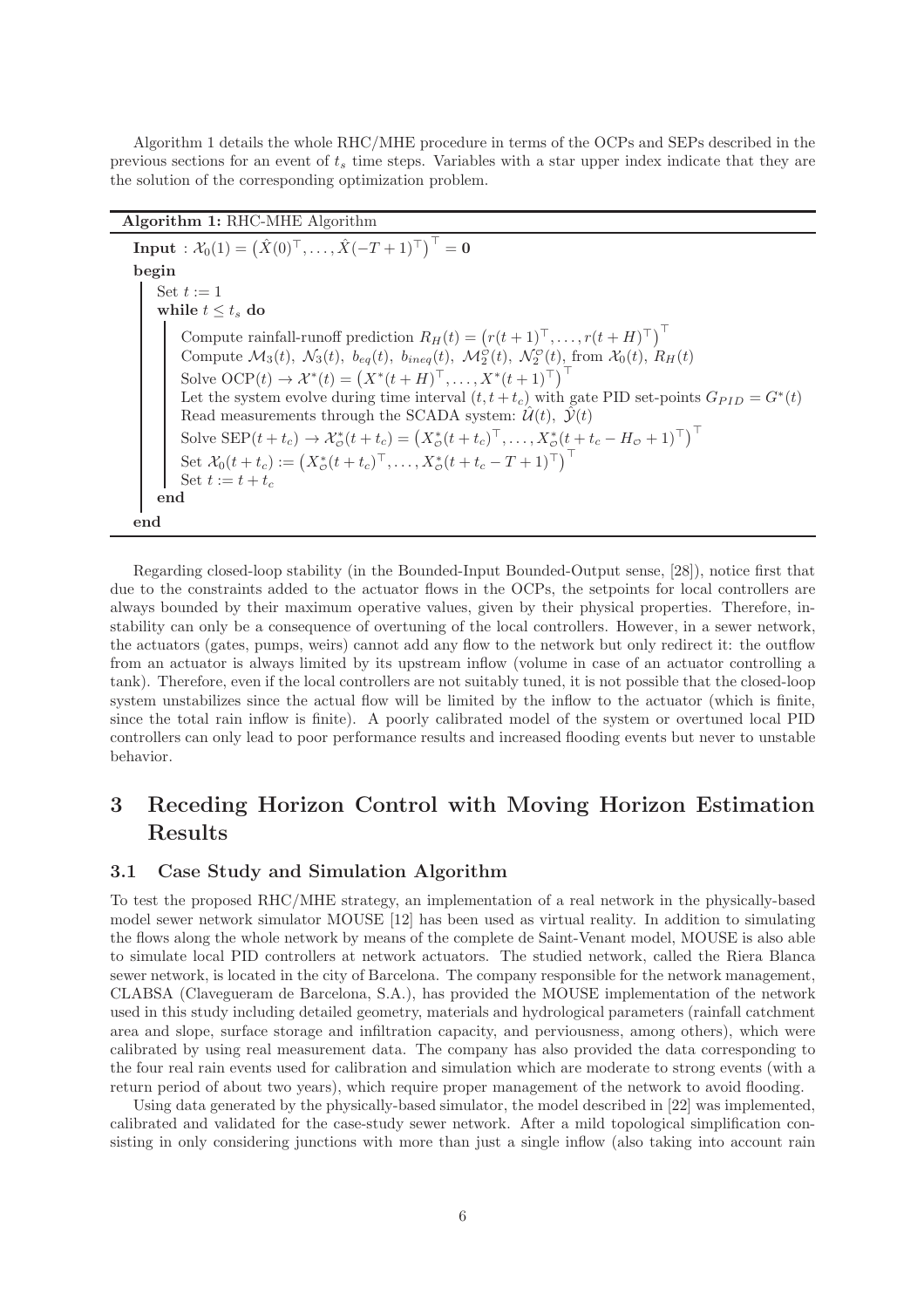

Figure 1: Riera Blanca sewer network after topological simplification and detail of its downstream part (adapted from [22]).

inflows) and a single outflow, the network consists of

$$
n_v = 2 \t{ tanks},
$$
  
\n
$$
n_q = 145 \text{ sewers},
$$
  
\n
$$
n_w = 3 \text{ weirs},
$$
  
\n
$$
n_f = 11 \text{ overflows},
$$
  
\n
$$
n_g = 10 \text{ gates},
$$
  
\n
$$
n_c = 1 \text{ collector},
$$
  
\n
$$
n_r = 68 \text{ rain inflows},
$$
  
\n
$$
n_y = 20 \text{ measurement points}.
$$

Figure 1 shows the network diagram after simplification. It can be noticed that the network converges at its downstream end to a collector  $(q_{139})$  with a controlled gate at its downstream end  $(q_7)$ . Collector  $q_{139}$ has a total volume of about  $6.4 \times 10^4$  m<sup>3</sup>, which can be used for in-line retention and is modeled using a tank equation with inflow delay, as detailed in [21]. All the flow released through gate  $g_7$  is either routed to the WWTP or discharged to the Mediterranean sea as CSO. Since the WWTP has an inflow rate of just  $2 \text{ m}^3/\text{s}$ , the proper management of the storage capacity of collector  $q_{139}$  is of capital importance to minimize CSO discharges and maximize WWTP usage. Further details on the case study network can be found in [18, 22].

The management objectives for the Riera Blanca sewer network are:

- 1. Minimize overflows
- 2. Minimize CSO discharges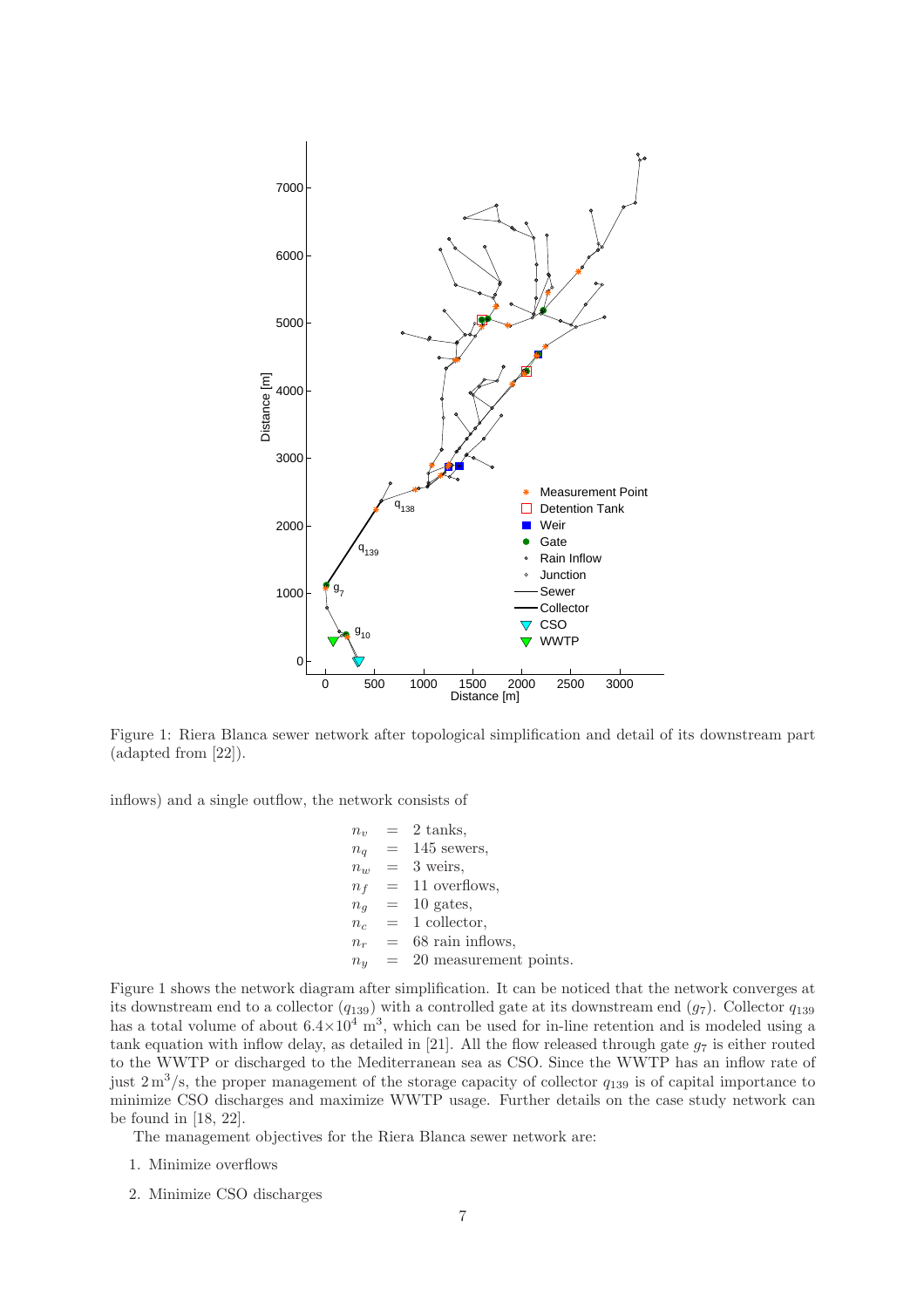#### 3. Maximize WWTP usage

These objectives are quantified in the following multi-objective cost function for the OCPs:

$$
J(\mathcal{X}(t)) = \gamma_{COF} J_{COF}(\mathcal{X}(t)) + \gamma_{OF} J_{OF}(\mathcal{X}(t)) + \gamma_{CSO} J_{CSO}(\mathcal{X}(t)) - \gamma_{WWTP} J_{WWTP}(\mathcal{X}(t)),
$$
\n(13)

where  $J_{COF}(\mathcal{X}(t))$  is the overflow of collector  $q_{139}$ ,  $J_{OF}(\mathcal{X}(t))$  contains the sum of the rest of the overflow variables at junctions,  $J_{CSO}(\mathcal{X}(t))$  contains the sum of flow variables corresponding to the sewers connecting the network to the sea and  $J_{WWTP}(\mathcal{X}(t))$  contains the sum of flow variables corresponding to the sewers connecting the network to the WWTP. The values of the weights have been chosen as follows:

$$
\gamma_{COF} = 10,
$$
  
\n
$$
\gamma_{OF} = 1,
$$
  
\n
$$
\gamma_{CSO} = 1,
$$
  
\n
$$
\gamma_{WWTP} = 10^{-1}.
$$

A discussion on the choice of these values is provided in [22], together with some indications to determine them in an arbitrary network. As a result of the minimization of this objective function, flows through actuators are computed by the solver so that the undesired flows (overflow and CSO) are minimized and the desired ones (WWTP) maximized. This is achieved by using the gates to route part of the flow to the two detention tanks at the upper part of the network (see Figure 1) and by using gate  $q_7$  to activate the storage capacity of sewer  $q_{139}$  to retain the incoming volume while providing an outflow that can be handled by the WWTP whenever possible.

In the Riera Blanca sewer network, to provide a suitable approximation of the flow delay in the sewers, a sampling time of  $\Delta t = 1$  minute was chosen. Taking into account that gates can only be moved at limited speeds, this time step is not sufficient for the local controllers to achieve the gate flow set-points  $G<sup>*</sup>(t)$  obtained as the solution of the OCPs. Therefore, a control interval of  $t_c = 5$  time steps (i.e., five minutes) was chosen and the set-points produced by the OCP are assumed to be constant for five minutes periods. To take this into account in the control model, a constraint forcing gate flows to remain constant along five time steps was added to the OCPs.



Figure 2: Closed-loop simulation algorithm diagram with water level measurements, denoted by  $\mathcal{H}$ (adapted from [22]).

By performing simulations with MOUSE, the SCADA measurements mentioned in Algorithm 1 can be substituted by the results of the simulations. Since these results provide complete information of all the flows and water levels in the network, by selecting the variables to be used when solving the SEPs, different measurement availability scenarios can be tested.

According to Algorithm 1, at time instant t an SEP with an estimation horizon of  $H_{\mathcal{O}} = 15$  time steps is solved. The solution values corresponding to the last  $T = 6$  time steps are used as initial conditions to formulate and solve an OCP with a prediction horizon  $H = 40$  time steps. The (constant) values of the gate flows for the first five minutes are used as set-points for PID controllers implemented in MOUSE to run a simulation of the system evolution during five minutes. The result of this simulation is then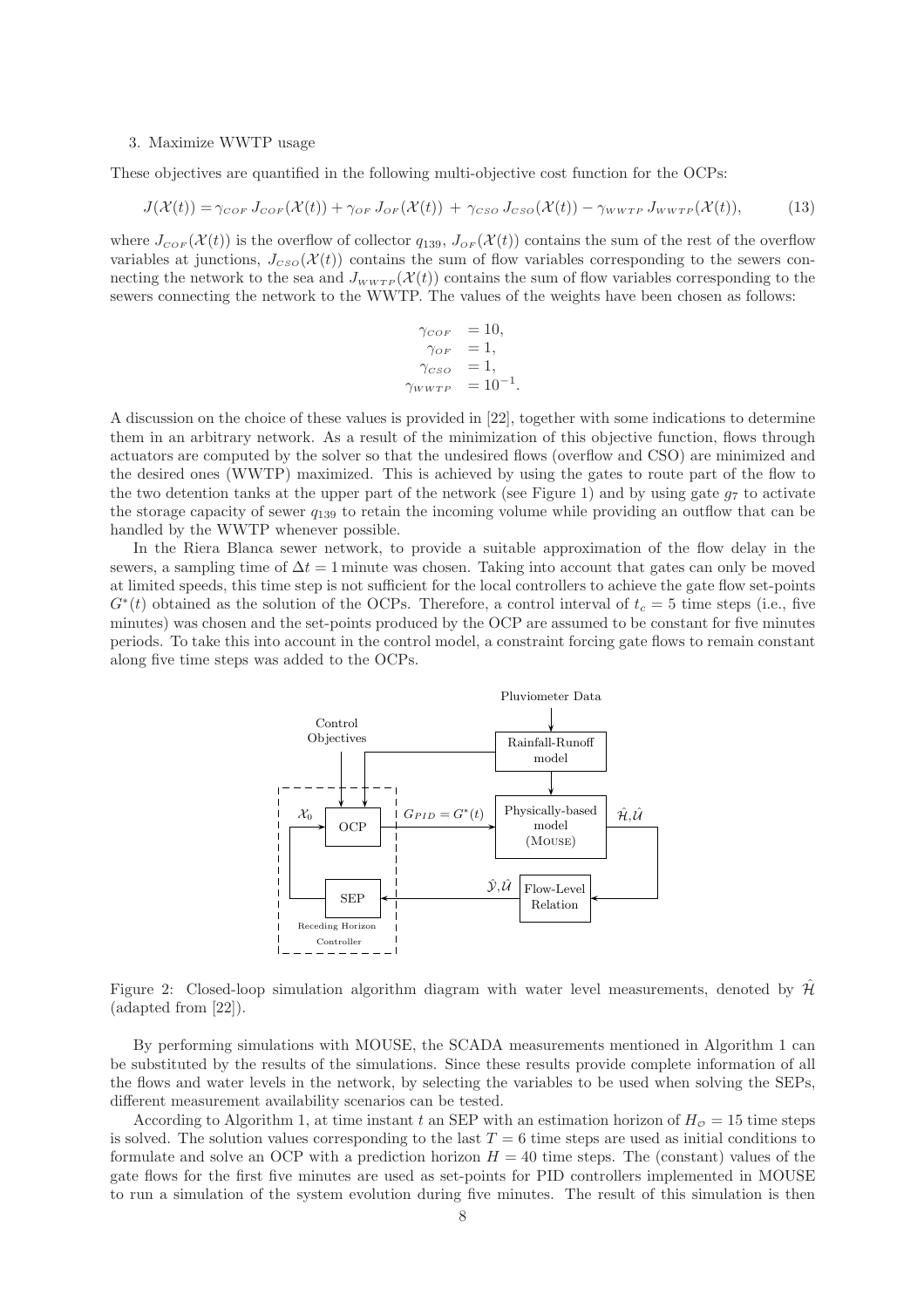used to obtain the system measurements to formulate and solve the SEP at time instant  $t + 5$  and the procedure is repeated again. Figure 2 shows a diagram of this procedure. Notice that, since the model, and therefore the OCPs, are based only on both flow and volume variables, water level measurements must be transformed into flow ones by means of some flow-level relation before solving the SEPs, as described in Section 3.4.

#### 3.2 Simulation Algorithm Implementation

According to the RHC/MHE strategy described above, for the simulation of a closed-loop control event a series of SEPs, OCPs and physically-based model simulations (substituting the real evolution of the system) must be solved and executed.

From an implementation point of view, closed-loop simulations require a bidirectional communication between the physically-based simulator and the optimization module. The overall closed-loop simulation algorithm is written as a MATLAB script, which calls the numerical solver for the SEPs and OCPs and calls the simulator executable through command line orders.

The results of the OCPs and SEPs are directly obtained as MATLAB vectors and no post-processing is required. The elements of the OCP solution vector corresponding to the gate flow set-points are written in the simulator configuration files by the MATLAB script before running the simulations. The result of these simulations are binary files that must be extracted into text files, again using command line orders called by the MATLAB script. Finally, the text files are read by the MATLAB script and transformed into the "measurement data" vectors needed to formulate the next SEP and OCP.

#### 3.3 State-Feedback RHC Results

The first test to assess the performance of the proposed RHC strategy is carried out assuming a rather improbable situation in which measurements of the network flows are available at all the network sewers, gates and weirs. In this case, in Algorithm 1, no SEP needs to be solved, since, using the measured flows, the rest of the model variables can be computed through the model equations. Although assuming full-flow measurement is unrealistic, the results of this test will be useful as a reference to assess the performance of the RHC strategy when used together with the MHE technique. From now on, this measurement scenario will be referred to as Full-State Measurement (FSM).

| Episode      | Overflow<br>$\times 10^3 \text{m}^3$ | CSO<br>$\times 10^3 \text{m}^3$ | WWTP<br>$\times 10^3 \text{m}^3$ |
|--------------|--------------------------------------|---------------------------------|----------------------------------|
| 17-09-2002   | $(-96.26\%)$<br>0.16                 | $(-91.04\%)$<br>9.21            | 107.20(75.57%)                   |
| $09-10-2002$ | $(-96.09\%)$<br>1.01                 | $341.74$ ( $-31.56\%$ )         | 101.27 (20.38%)                  |
| 15-08-2006   | $(-96.40\%)$<br>0.25                 | $(-94.60\%)$<br>4.87            | 100.71 (117.20%)                 |
| 30-07-2011   | $0.75$ (-95.95%)                     | $39.38(-72.85\%)$               | 108.14 (125.48%)                 |

Table 1: RHC with FSM results and variations with respect to passive control.

Table 1 shows the results obtained from those simulations and the variations in the objectives compared with the results obtained by simulating the rain events with gates set at fixed positions (passive control). The actual network regulation is performed by expert operators and no data related to the real management of the network for the considered rain scenarios is available for comparison. Results show that an appropriate management of the detention tanks at the upper part of the network can mitigate overflows almost completely by reducing the peak flows in the network sewers (most overflow volume reported in Table 1 corresponds to overflow points upstream of any control action). The volume stored into the tanks can be released later at adequate flow rates to maximize the use of the WWTP capacity. On the other hand, the proper use of the detention tanks and the in-line storage capacity of sewer  $q_{139}$ yields a considerable reduction of the CSO volumes.

#### 3.4 Output-Feedback RHC/MHE Results

Due to the large-scale nature of sewer networks, the most common situation is that measurements of the network variables are only available at certain points. Moreover, instrumentation for water level measurements is cheaper, more reliable and requires less maintenance than that aimed to measure flow rates (for details on instrumentation for level and flow measurements in sewer networks see [5, 38]). To take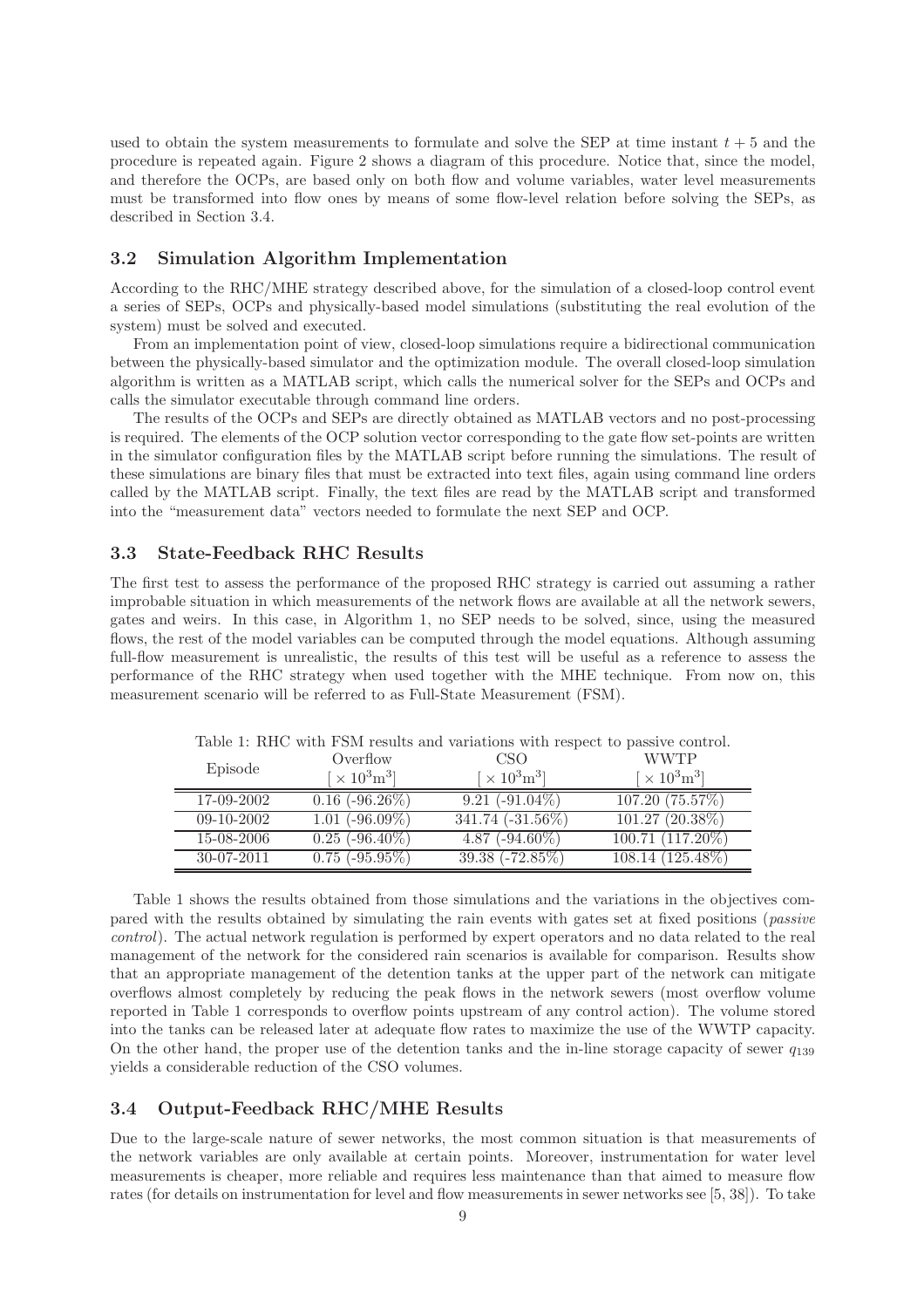into account these facts, the model-based RHC/MHE strategy proposed in this paper has been applied to the case study network taking into account the available instrumentation. In fact, only level measurements through limnimeters are available in the Riera Blanca network. The measurement points are depicted with stars in Figure 1. Since the local PID controllers at the gates implemented in the physically-based model simulator use flow measurements to regulate the gate position, it has been assumed in the following that flow measurements are always available at the gate outputs. Notice that flow-level relations near gates (in general, near hydraulic structures) are well known and described in a number of classic open channel flow references [7, 16]. These relations allow to obtain accurate flow approximations from level measurements. In fact, the physically-based model used in this work as virtual reality makes use of these formulas to impose internal conditions among sewers connected by gates [10]. Therefore, instead of reimplementing the formulas described in the software documentation, flow values are directly used. If, by means of a measurement, the level at a gate outflow is found to be below the gate leaf, the gate relations mentioned above should be replaced by other approximated flow-level relation such as the polynomials used in other points of the network.

In the following, the performance of the model according to four configurations regarding the available measurements are compared and discussed:

- Flow measurements at the limnimeter locations (from now on, this scenario will be referred to as MHEF)
- Water level measurements at the limnimeter locations (from now on, this scenario will be referred to as MHEL)
- Water level measurements at the limnimeter locations plus flow measurement at the collector inflow (from now on, this scenario will be referred to as MHEC)
- Water level measurements at the limnimeter locations plus flow measurement at the collector inflow and at the collector's upstream sewer inflow (from now on, this scenario will be referred to as MHEC2)

#### 3.4.1 Flow-Level Relation

Notice that, since the model does not contain water levels but flows, in the last three scenarios, water level measurements must be converted to flow values. To compute flow values from water level measurements, third-degree polynomial approximations for the flow-level relation have been used, i.e.,

$$
\hat{q}(t) = p_0 \,\hat{h}(t)^3 + p_1 \,\hat{h}(t)^2 + p_2 \,\hat{h}(t) + p_3,\tag{14}
$$

where  $\hat{h}(t)$  is the measured water level and  $\hat{q}(t)$  the flow approximation (the symbol  $\hat{ }$  is used in the following to denote values obtained from measurements/simulations, as opposite to those generated by the control model). Calibration of the polynomial coefficients  $p_i$ ,  $i = 0, 1, 2, 3$ , has been performed by means of least squares fitting using data from four rain events. The resulting coefficients for each rain event have been averaged to obtain the final set of coefficients. The choice of the polynomial degree is based on trial and error tests, which showed that no improvement in the fitting is obtained using higher degrees.

Once the flow variables have been recovered by using the flow-level approximations, the SEP and OCP are solved as in the flow measurements case, as shown in Figure 2.

Polynomial approximations for flow-level relations are accurate when they are applied to sewers that are not affected by backwater effects. However, for collector  $q_{139}$ , the presence of the downstream gate causes the flow-level relation to become not even one to one. This effect is even increased if the gate position changes: the loop shape present in the flow-level relation for calibration data with a fixed downstream gate becomes a much more complex curve in the case of a moving gate leading to poor polynomial approximations, as shown in Figure 3.

#### 3.4.2 SEP Results

To assess the performance of the state estimation strategy in approximating the initial conditions for the OCPs, two error indices have been defined. First, for each sewer  $i = 1, \ldots, n_q$ , and each SEP solved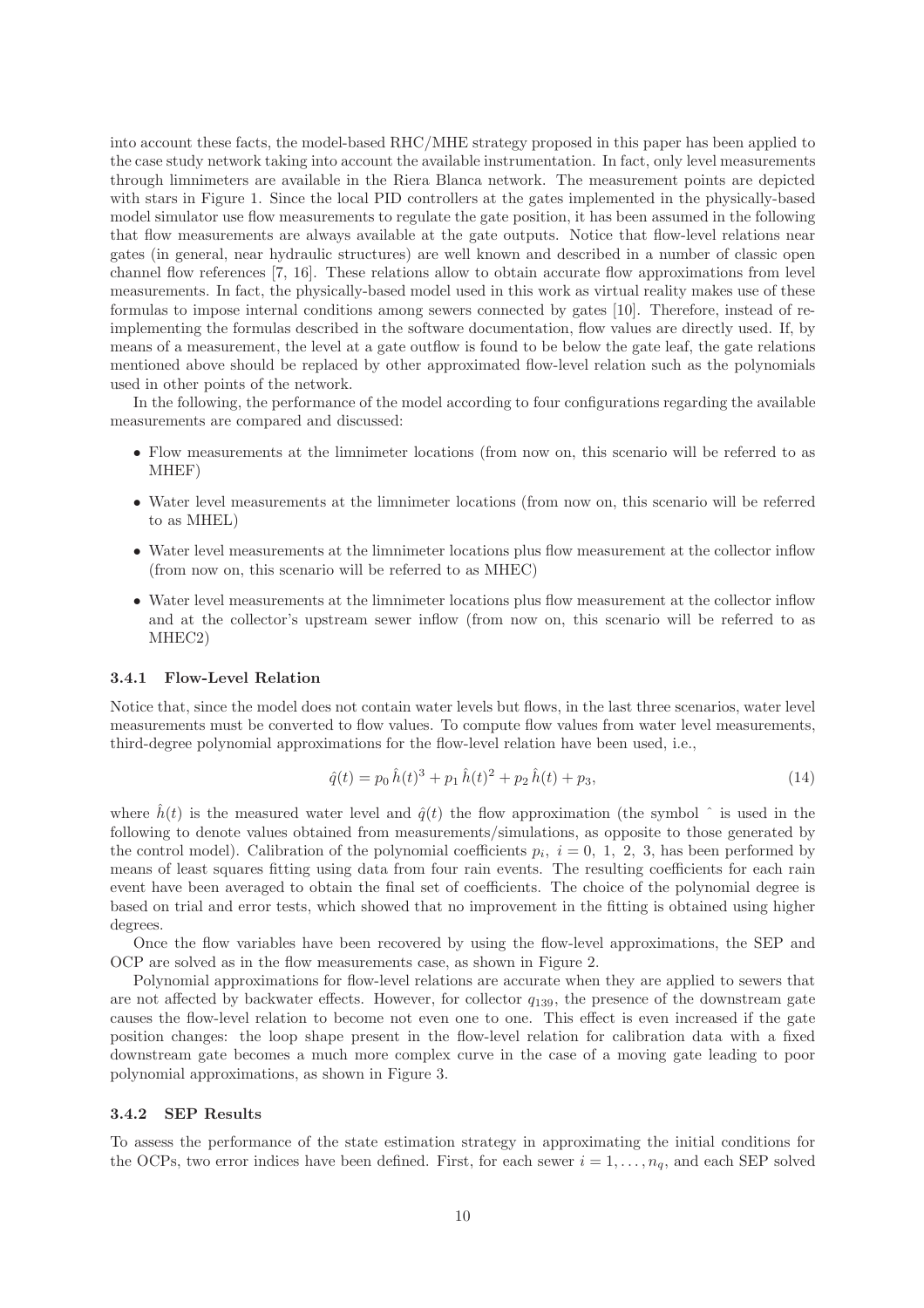

Figure 3: Polynomial approximation of the flow-level relations for a free-flow upstream sewer  $(q_{92})$  and a backwater-affected downstream one  $(q_{139})$  corresponding to the rain event 09-10-2002 with fixed gate positions (blue) and for the MHEL closed-loop simulation scenario (green). The polynomial coefficients correspond to a single event fitting.



Figure 4: Polynomial flow-level estimation for a free-flow upstream sewer  $(q_{92})$  and a backwater-affected downstream one (q139) for the MHEL closed-loop simulation scenario and rain scenario 09-10-2002.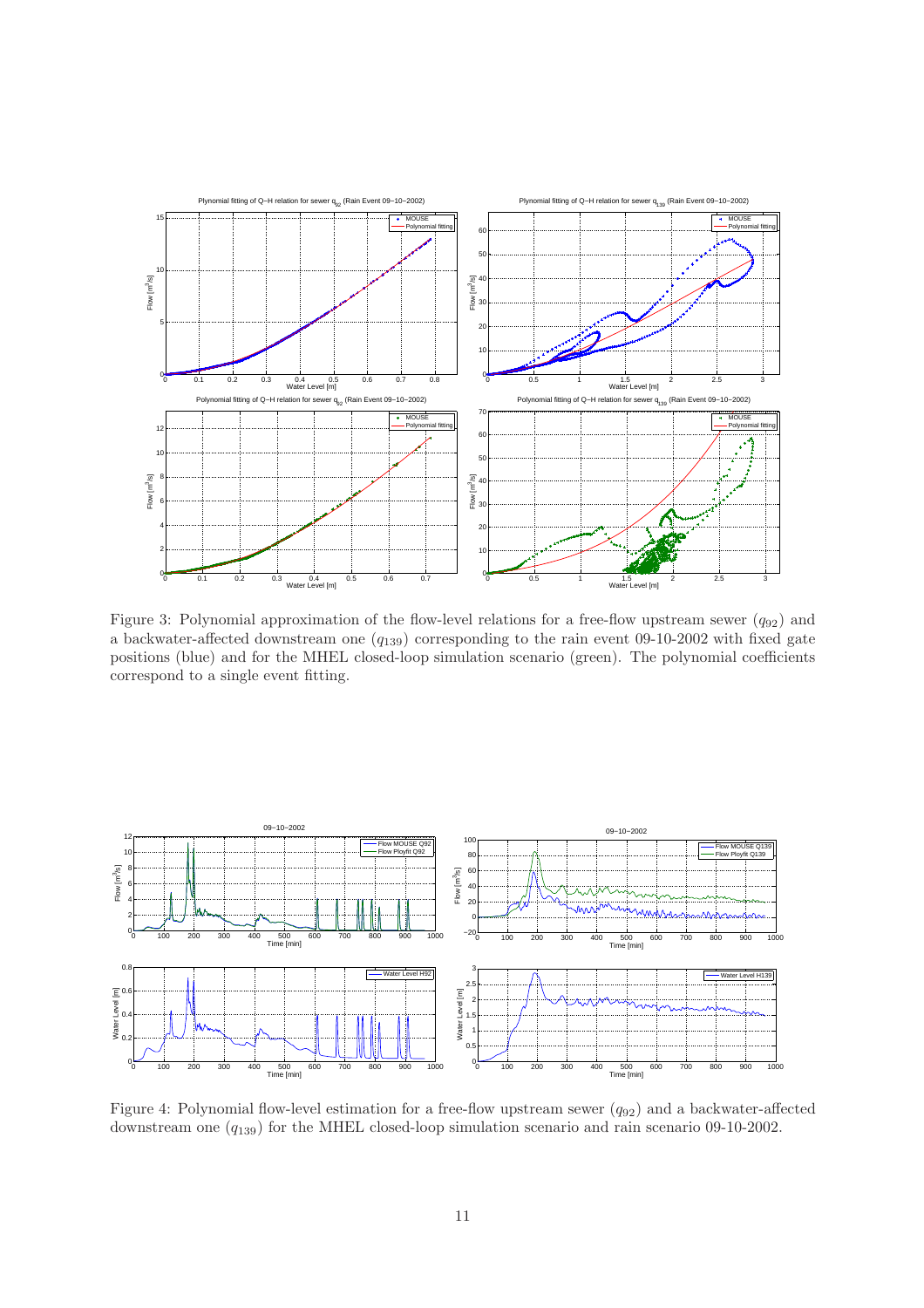$k = 1, \ldots, t_s/5$ , the maximum error in the last T estimates (that is, the values used in the OCP updating) is computed as

$$
e_i^{\mathcal{O}}(k) = \max_{\tau=5 \, k - T + 1, \dots, 5 \, k} |\hat{q}_i(\tau) - q_i^{\mathcal{O}}(\tau)| \, \left[\frac{\text{m}^3}{\text{s}}\right]. \tag{15}
$$

And secondly, the previously defined maximum error is averaged over all the solved SEPs, i.e.,

$$
\bar{e}_i^{\mathcal{O}} = \frac{5}{t_s} \sum_{k=1}^{t_s/5} e_i^{\mathcal{O}}(k) \left[\frac{\text{m}^3}{\text{s}}\right]. \tag{16}
$$

These error indices provide a measure for the state estimation accuracy for each network sewer. Finally, to obtain a description of the overall performance of the state estimation for the whole network, define

$$
E_{\mathcal{O}} = \left(\bar{e}_1^{\mathcal{O}}, \bar{e}_2^{\mathcal{O}}, \dots, \bar{e}_{n_q-1}^{\mathcal{O}}, \bar{e}_{n_q}^{\mathcal{O}}\right). \tag{17}
$$

Table 2 provides the mean, maximum and variance values of vector  $E_{\mathcal{O}}$ . The maximum error values always occur for the estimation of the flow at the collector  $q_{139}$  and its immediate upstream sewer  $q_{138}$ . These errors are mainly caused by the presence of backwater effects and by the fact that those sewers show the highest flow values and variation rates as a consequence of being at the downstream end of the network, where all flows converge. In Figure 5, plots of the flows obtained as the solution of several consecutive SEPs (including the one with the highest maximum error) and the corresponding flow values to be estimated are shown for collector  $q_{139}$  (for the MHEL scenario the flow obtained from the polynomial flow-level transformation is also shown).

It can be noticed from Table 2 and Figure 5 that when flow measurements are used (MHEF scenario), the flow estimates provided by the SEP, thanks to the hydraulic model, are quite close to the values provided by the physically-based model simulator. On the other hand, for the water level measurements scenario MHEL, the collector inflow is considerably overestimated. This is because the solution of the SEPs aims to produce flows close to the ones obtained from the flow-level relation, rather than the actual flows, which, as discussed in Section 3.4.1, are not accurate in case of backwater effects. By adding a flow measurement at the collector inflow (MHEC scenario), estimates of the collector flow are partially corrected, but still suffer from the influence of the flow-level approximation at the sewer upstream of the collector, which is also affected by backwater. Finally, measuring flows at both the collector and its upstream sewer, the obtained results become closer to those obtained with the MHEF scenario, since flow-level transformations in upstream sewers produce suitable approximations. Taking into account that flows at the collector reach values of 30 to 50  $\text{m}^3/\text{s}$ , the average maximum error between 2 and 4  $\text{m}^3/\text{s}$ of the MHEF, MHEC and MHEC2 scenarios (Figure 5) means that the approximations are sufficiently accurate to be used in a RHC scheme. For the MHEL case, however, the high errors in the collector inflow estimation lead to a considerable performance loss, as discussed in the next section.

#### 3.4.3 Closed-Loop RHC/MHE Results

Table 3 collects the performance results for the four RHC/MHE scenarios and the RHC with full-state measurement (FSM) ones according to the three management objectives defined in Section 3.1. It can be noticed that a minimal variation of the overflow and WWTP objectives is obtained with the different measurement approaches. Overflows occur in the upper to middle part of the network and are avoided by redirecting part of the flow to the detention tanks. The presence of measurements at the sewers upstream of the gates redirecting flow to the tanks and the accurate approximations by means of the flow-level relation at those locations guarantee a proper management of the tanks and an optimal mitigation of overflows. Regarding the WWTP objective, results are quite similar in all measurement scenarios since in all cases the plant receives its maximum inflow all the time since soon after the beginning of the rain event.

The most noticeable variations that can be observed in Table 3 are regarding the CSO values. The fulfillment of this objective is closely related to the proper use of the in-line retention capacity of the collector, which is in turn related to the accuracy of the flow approximations at its inflow and at its upstream sewer inflow. The performance results for the CSO objective are, therefore, correlated with the accuracy of the SEPs in estimating the collector inflow. Accordingly, it can be noticed from Table 3 that the CSO volume corresponding to the MHEF scenario is very close to that obtained in the FSM one. On the other hand the MHEL scenario provides the highest CSO volumes, since the overestimation of the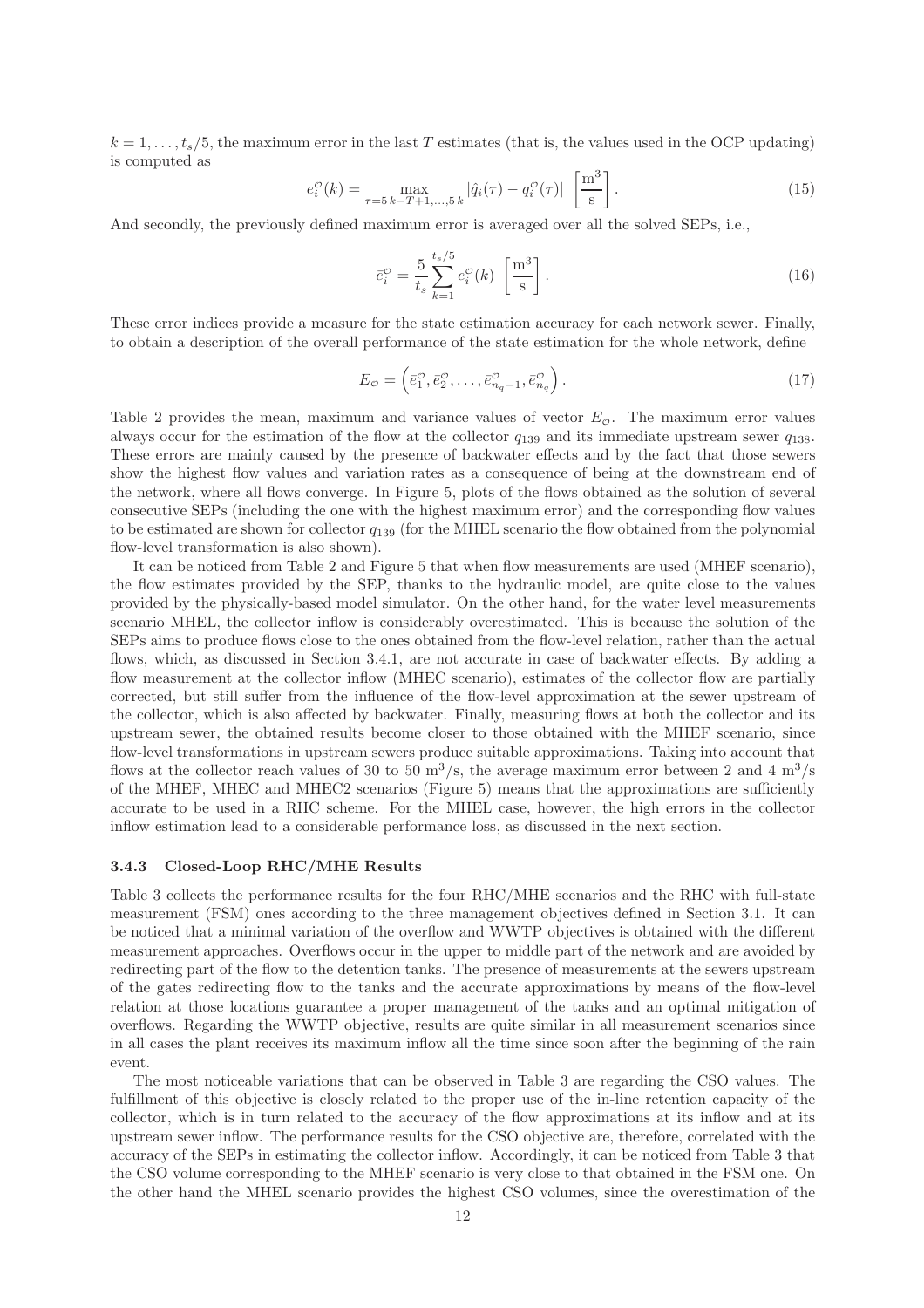

Figure 5: SEP solutions of several consecutive problems for collector  $q_{139}$  corresponding to the different measurement scenarios (rain event 09-10-2002). The first plot of each measurement scenario corresponds to the maximum absolute error  $\bar{e}_{139}^{\circ}$  obtained among all the solved SEPs.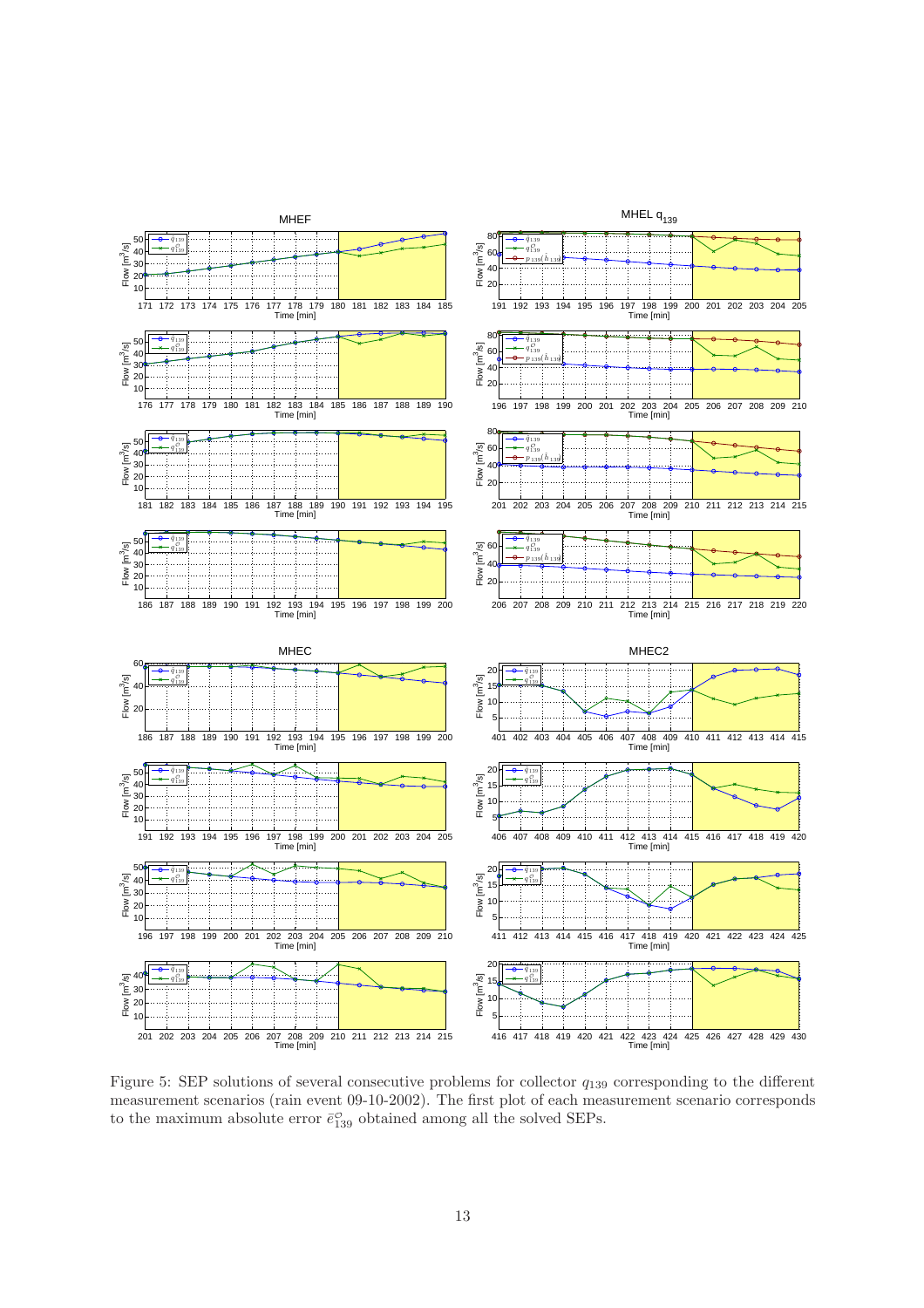| Episode    | Measurement | $Mean(E_{\mathcal{O}})$            | $Max(E_{\mathcal{O}})$                 | $Var(E_{\mathcal{O}})$                 |
|------------|-------------|------------------------------------|----------------------------------------|----------------------------------------|
|            | Scenario    | $\left[\text{m}^3/\text{s}\right]$ | $\left[\mathrm{m}^3/\mathrm{s}\right]$ | $\left[\mathrm{m}^3/\mathrm{s}\right]$ |
| 17-09-2002 | <b>MHEF</b> | 0.12                               | 1.50                                   | 0.03                                   |
|            | MHEL        | 0.26                               | 10.91                                  | 1.09                                   |
|            | <b>MHEC</b> | 0.18                               | 2.98                                   | 0.15                                   |
|            | MHEC2       | 0.12                               | 1.50                                   | 0.03                                   |
| 09-10-2002 | <b>MHEF</b> | 0.13                               | 1.57                                   | 0.04                                   |
|            | <b>MHEL</b> | 0.34                               | 12.93                                  | 1.48                                   |
|            | MHEC        | 0.24                               | 3.65                                   | 0.21                                   |
|            | MHEC2       | 0.18                               | 2.15                                   | 0.07                                   |
| 15-08-2006 | <b>MHEF</b> | 0.09                               | 1.18                                   | 0.02                                   |
|            | <b>MHEL</b> | 0.19                               | 7.34                                   | 0.49                                   |
|            | MHEC        | 0.13                               | 1.66                                   | 0.06                                   |
|            | MHEC2       | 0.09                               | 1.16                                   | 0.02                                   |
| 30-07-2011 | <b>MHEF</b> | 0.11                               | 1.87                                   | 0.04                                   |
|            | <b>MHEL</b> | 0.29                               | 12.34                                  | 1.39                                   |
|            | <b>MHEC</b> | 0.20                               | 3.27                                   | 0.19                                   |
|            | MHEC2       | 0.12                               | 1.73                                   | 0.04                                   |

Table 2: Mean, maximum and variance of the averaged maximum error  $E_{\phi}$ .

Table 3: RHE/MHE results and comparison with state feedback (FSM, Table 1).

|            | Measurement | Overflow                 | CSO                      | <b>WWTP</b>                          |
|------------|-------------|--------------------------|--------------------------|--------------------------------------|
| Episode    | Scenario    | $\times 10^3 \text{m}^3$ | $\times 10^3 \text{m}^3$ | $\left[\times10^3 \text{m}^3\right]$ |
|            | <b>FSM</b>  | 0.16                     | 9.21                     | 107.20                               |
| 17-09-2002 | <b>MHEF</b> | $0.16$ $(0.00\%)$        | 4.06 $(-55.86\%)$        | 107.43 (0.21%)                       |
|            | <b>MHEL</b> | $0.16$ $(0.00\%)$        | 32.61 (254.16%)          | 106.06 (-1.07%)                      |
|            | <b>MHEC</b> | $0.16$ $(0.00\%)$        | 17.06 (85.30%)           | $106.02$ $(-1.11\%)$                 |
|            | MHEC2       | $0.16$ $(0.00\%)$        | 3.78 $(-58.95\%)$        | $106.46$ ( $-0.69\%$ )               |
|            | <b>FSM</b>  | 1.01                     | 341.74                   | 101.27                               |
| 09-10-2002 | <b>MHEF</b> | $1.08(7.52\%)$           | 340.90 (-0.24%)          | 101.56 (0.28%)                       |
|            | <b>MHEL</b> | $1.01~(0.48\%)$          | 364.10 (6.55%)           | $100.81$ $(-0.45\%)$                 |
|            | <b>MHEC</b> | $1.03(2.26\%)$           | 354.83 (3.83%)           | 100.90 (-0.37%)                      |
|            | MHEC2       | $1.01(0.02\%)$           | 333.63 (-2.37%)          | $101.12$ $(-0.15\%)$                 |
| 15-08-2006 | <b>FSM</b>  | 0.25                     | 4.87                     | 100.71                               |
|            | <b>MHEF</b> | $0.25(0.00\%)$           | 5.26 $(8.21\%)$          | 100.61 (-0.10%)                      |
|            | <b>MHEL</b> | $0.25(0.00\%)$           | 11.04 (127.01%)          | 99.57 (-1.13%)                       |
|            | <b>MHEC</b> | $0.25(0.00\%)$           | 6.16 $(26.71\%)$         | 99.58 (-1.12%)                       |
|            | MHEC2       | $0.25(0.00\%)$           | 5.74 $(17.93%)$          | 99.91 (-0.79%)                       |
| 30-07-2011 | <b>FSM</b>  | 0.75                     | 39.38                    | 108.14                               |
|            | <b>MHEF</b> | $0.75(0.00\%)$           | 41.55 $(5.51\%)$         | 108.18 (0.04%)                       |
|            | <b>MHEL</b> | $0.75$ $(0.00\%)$        | 67.49 (71.38%)           | $107.27$ (-0.80%)                    |
|            | <b>MHEC</b> | $0.75(0.00\%)$           | 56.36 (43.11%)           | 107.14 (-0.93%)                      |
|            | MHEC2       | $0.75$ $(0.00\%)$        | $40.13(1.90\%)$          | $107.56$ $(-0.54\%)$                 |

collector inflow leads also to an overestimation of the collector volume, causing its in-line storage capacity not to be fully used. By adding a single flow measurement at the collector inflow (MHEC scenario), the CSO volume is slightly reduced with respect to the MHEL case, but the influence of the flow-level approximations at the collector upstream sewer q<sup>138</sup> still has a negative effect. Finally, by adding a second flow measurement at sewer  $q_{138}$ , the MHEC2 scenario provides results similar to those with flow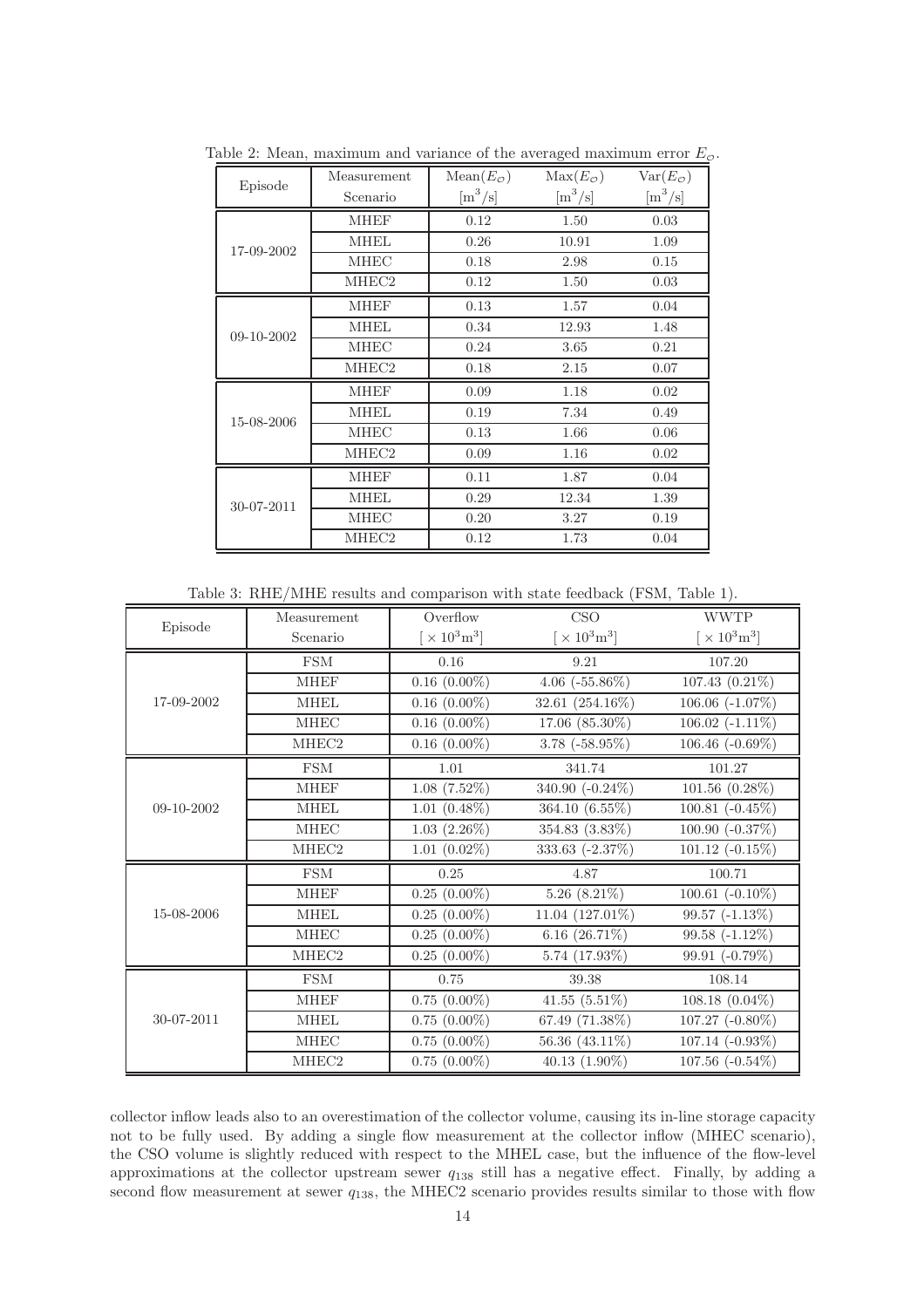measurements in the MHEF and the FSM scenarios. Therefore, it can be concluded that by installing of two flow-meters at the collector inflow and upstream sewer, the CSO volume could be considerably reduced.

#### 3.5 Computational Details

All optimization problems were solved using CPLEX v12.5 [8] MILP solver with standard settings, available thanks to IBM Academic Initiative [17], on a desktop with an Intel Core 2 Duo CPU with 3.33 GHz and 8 GB RAM and on a laptop with an Intel Core i7 CPU with 2.2 GHz and 8 GB RAM.

Tables 4 and 5 show respectively the size and computational times needed to solve the OCP and SEP for the different measurement scenarios and rain events. It is a very important feature of the whole modeling and control approach that these problems can be solved within short times so that the whole real-time RHC strategy can be implemented. It can be noticed that almost all the maximum times needed to solve the OCPs are below 10 seconds, with a single maximum instance of 22 seconds, which are suitable times for a real-time controller taking into account that the control interval is of five minutes.

|                        |      | SE P |
|------------------------|------|------|
| Continuous variables   | 8520 | 3645 |
| Discrete variables     | 1040 | 390  |
| Equality constraints   | 7440 | 1783 |
| Inequality constraints | 7240 | 2510 |

Table 4: Details on the number of variables and constraints of the OCPs and SEPs.

| Episode    | Measurement<br>Scenario | OCP      |          | <b>SEP</b>               |          |                |                          |
|------------|-------------------------|----------|----------|--------------------------|----------|----------------|--------------------------|
|            |                         | Mean     | Max      | Mean                     | Max      | Max            | Time Limit               |
|            |                         | Time [s] | Time [s] | Time [s]                 | Time [s] | <b>RMIPG</b>   | <b>Violations</b>        |
| 17-09-2002 | <b>FSM</b>              | 0.59     | 1.61     | $\sim$                   | $\sim$   | $\sim$         |                          |
|            | <b>MHEF</b>             | 0.42     | 1.25     | 3.36                     | 60.12    | $0.68~\%$      | $\overline{2}$           |
|            | <b>MHEL</b>             | 0.43     | 1.39     | $3.76\,$                 | 60.05    | $0.47\%$       | 3                        |
|            | <b>MHEC</b>             | 0.42     | 0.92     | 3.48                     | 60.03    | $0.31\%$       | $\mathbf{1}$             |
|            | MHEC2                   | 0.43     | 0.94     | 3.27                     | 60.17    | $0.38\%$       | $\overline{2}$           |
|            | <b>FSM</b>              | 0.65     | 1.70     | $\sim$                   | $\sim$   | $\sim$         |                          |
| 09-10-2002 | <b>MHEF</b>             | 0.62     | 3.23     | 4.44                     | 60.03    | $0.75\%$       | 3                        |
|            | <b>MHEL</b>             | 0.60     | 5.41     | 6.92                     | 60.05    | $0.92~\%$      | $\sqrt{6}$               |
|            | <b>MHEC</b>             | 0.67     | 21.98    | 5.13                     | 60.03    | $0.76\%$       | $\overline{4}$           |
|            | MHEC2                   | 0.61     | 5.41     | 5.01                     | 60.05    | $0.32\%$       | 3                        |
|            | <b>FSM</b>              | 0.59     | 2.20     | $\overline{\phantom{a}}$ | $\sim$   | $\sim$ $ \sim$ | $\overline{\phantom{a}}$ |
| 15-08-2006 | <b>MHEF</b>             | 0.49     | 3.33     | 2.81                     | 36.47    | $0.01\%$       | $\Omega$                 |
|            | <b>MHEL</b>             | 0.44     | 3.20     | 2.71                     | 42.72    | $0.01~\%$      | $\overline{0}$           |
|            | MHEC                    | 0.42     | 2.58     | 3.07                     | 60.05    | $0.08~\%$      | $\mathbf{1}$             |
|            | MHEC2                   | 0.41     | 1.69     | 2.92                     | 60.03    | $0.02\%$       | $\mathbf{1}$             |
| 30-07-2011 | $\operatorname{FSM}$    | 0.58     | 1.67     | $\omega$                 | $\sim$   | $\sim$         | $\overline{\phantom{a}}$ |
|            | <b>MHEF</b>             | 0.45     | 2.20     | 3.03                     | 51.25    | $0.01~\%$      | $\overline{0}$           |
|            | <b>MHEL</b>             | 0.44     | 2.14     | 3.46                     | 60.03    | $0.09\%$       | $\overline{2}$           |
|            | <b>MHEC</b>             | 0.44     | 1.61     | 2.81                     | 60.03    | $0.12~\%$      | $\mathbf{1}$             |
|            | MHEC2                   | 0.47     | 1.84     | 2.57                     | 60.02    | $0.02\%$       | $\mathbf{1}$             |

Table 5: OCP and SEP computational details for the different measurement scenarios and rain events.

On the other hand, the SEPs have been proven harder to solve. Even though they have less than half the number of variables than the OCPs (c.f. Table 4), longer computational times are needed to reach the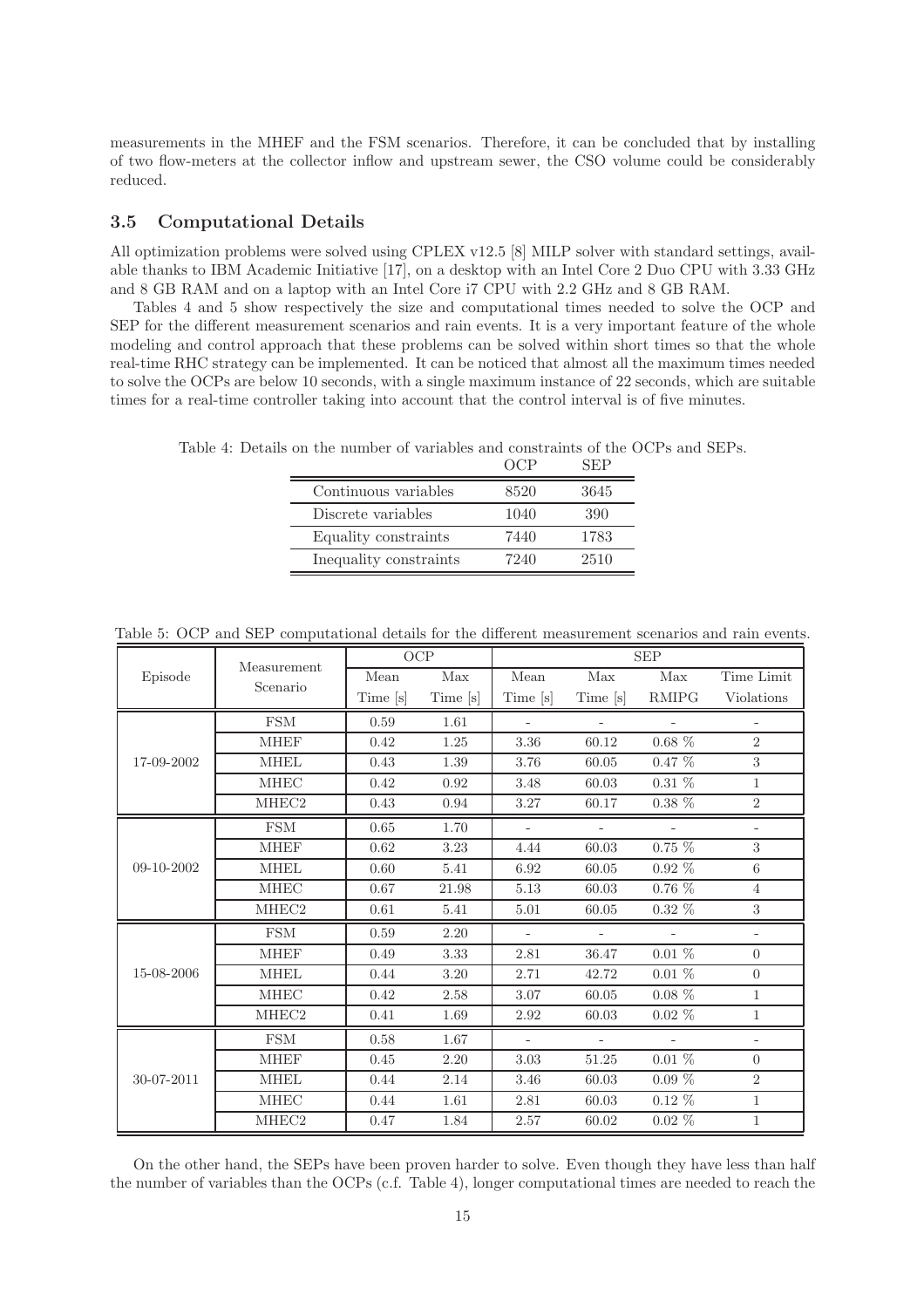optimal solution due to stronger conflict among the individual objectives in the cost function (a proper fitting at a particular measurement point can cause a poorer one at another point), which requires a higher number of iterations before optimality can be guaranteed. To ensure the computational times within each RHC/MHE iteration to be suitable for a RTC application, a time limit of 1 minute has been set for all the SEPs, provided a feasible suboptimal solution is available. Therefore, when the maximum SEP time shown in Table 5 is above 60 seconds, it means that the optimization has been stopped due to violation of the time limit constraint and that the best feasible solution found so far has been used to continue with the RHC/MHE iterations. The last two columns in Table 5 show the maximum percentage of suboptimality of the best feasible solution found in the SEPs for which the optimization has prematurely stopped due to the time limit constraint and the number of times this situation has occurred out of 193 SEP instances solved for each rain event.

According to the CPLEX documentation [8], the suboptimality index, called the Relative MIP Gap (RMIPG), provides an upper bound on the relative difference between the best feasible solution found by the solver by the time the optimization is terminated and the optimal solution. It is computed taking into account the solutions of intermediate subproblems solved during the branching algorithm used to solve, in turn, the corresponding MILP problems.

The number of violations of the time constraint and their corresponding values of the RMIPG (as a percentage) in Table 5 show that the situation is not common, and even in those cases the obtained suboptimal solution is sufficiently close to the optimal one to be used without problems in the RHC/MHE iterations. Notice that when the time constraint is not violated, the RMIPG value is always 0.01%, since this is the default value below which the solver considers that the best integer solution is already the optimal one and the algorithm terminates.

## 4 Conclusions and Future Work

Receding Horizon Control is widely regarded as one of the best options for the regulation of combined sewer networks since it can take advantage of model-based predictions of the network state using instantaneous measurements and rainfall forecasts. However, in real applications on large-scale sewer networks only a limited number of measurements are usually available, difficulting the implementation of Receding Horizon Controllers, which require full-state knowledge to formulate Optimal Control Problems. In this paper, the problem of estimating the state vector of a sewer network from a few measurements to perform model-based Optimal Control in a Receding Horizon Control strategy has been addressed.

The proposed model-based State Estimation Problems, iteratively solved in a Moving Horizon Estimation strategy, have proven to produce accurate estimates of the network flows, provided accurate flow measurements or approximations are available. Unfortunately, it has also been shown that flow-level relations in sewers affected by backwater effects result in poor flow approximations that, in turn, have a negative effect over both the accuracy of the state estimates and the overall RHC/MHE performance. This problem may be overcome by adding a limited number of flow sensors to improve the state estimation at these specific locations. In the context of this paper, by adding two flow sensors in the case study, the performance of the proposed control methodology and simulation algorithm have been shown to be comparable to what could be expected if full knowledge of the states was available.

To further develop the proposed RHC/MHE strategy, improved approximations of the flow-level relations in presence of backwater are being developed to take advantage of additional water level measurements along the same collector as well as measurements of the downstream gate position.

### Acknowledgements

This work has been partially funded by the research project ECOCIS (DPI–2013–48243–C2–1–R). Data to support this article is property of CLABSA and is not available to public access due to privacy policies. The authors are especially grateful for the collaboration of the CLABSA staff in providing the test case, data and expert guidance.

## References

[1] Bemporad, A., Ferrari-Trecate, G., and Morari, M. Observability and controllability of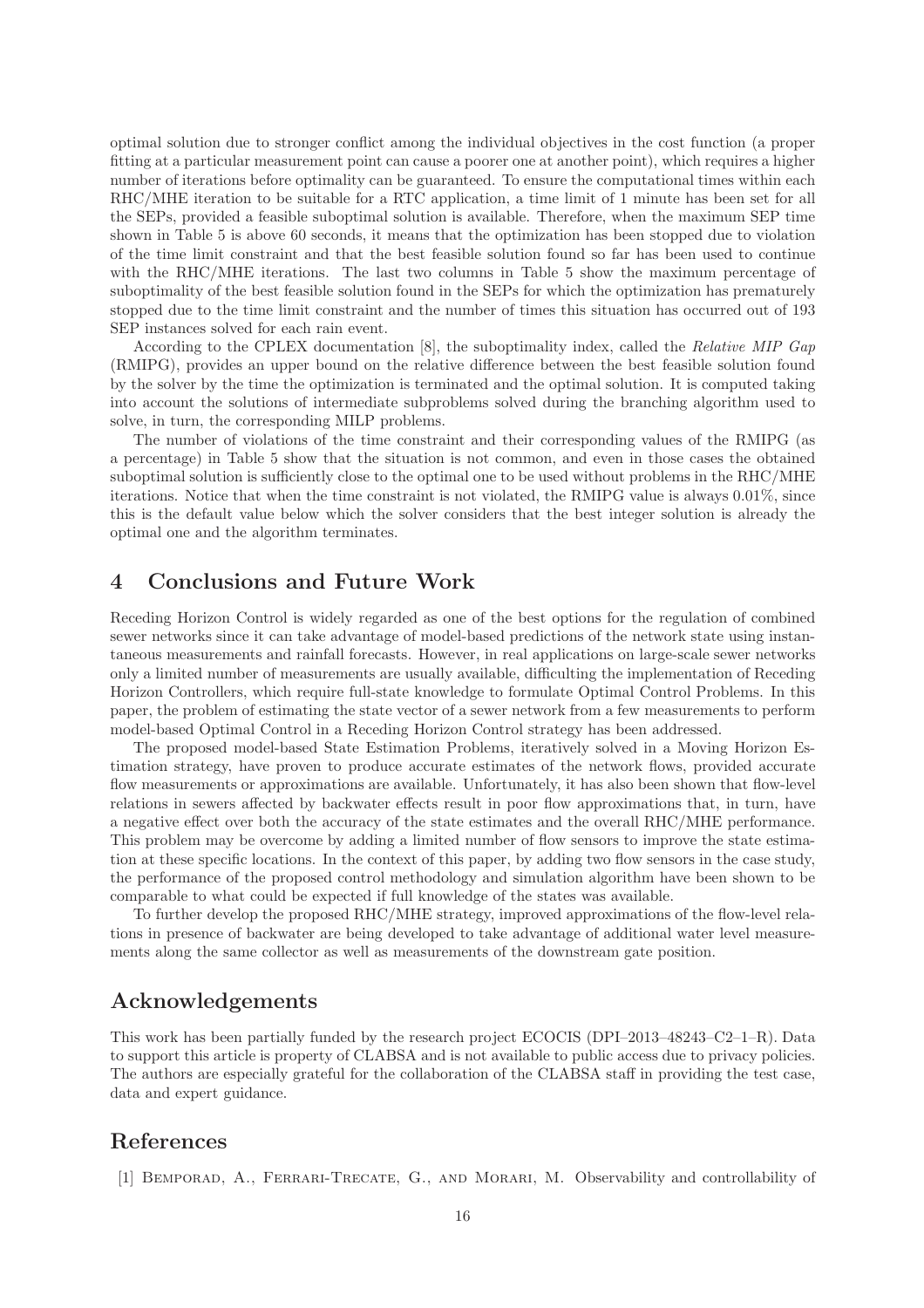piecewise affine and hybrid systems. IEEE Transactions on Automatic Control 45, 10 (2000), 1864– 1876.

- [2] Bemporad, A., Mignone, D., and Morari, M. Moving horizon estimation for hybrid systems and fault detection. In Proceedings of the American Control Conference (San Diego, USA, 1999), pp. 2471–2475.
- [3] Bemporad, A., and Morari, M. Control of systems integrating logic, dynamics, and constraints. Automatica 35, 3 (1999), 407–427.
- [4] BOYD, S., AND VANDENBERGHE, L. Convex Optimization. Cambridge University Press, Cambridge, 2004.
- [5] Campisano, A., Cabot Ple, J., Muschalla, D., Pleau, M., and Vanrolleghem, P. Potential and limitations of modern equipment for real time control of urban wastewater systems. Urban Water Journal 10, 5 (2013), 300–311.
- [6] CEMBRANO, G., QUEVEDO, J., SALAMERO, M., PUIG, V., FIGUERAS, J., AND MARTÍ, J. Optimal control of urban drainage systems. A case study. Control Engineering Practice 12, 1 (2004), 1–9.
- [7] CHOW, V. T. Open-Channel Hydraulics. McGraw-Hill, New York, 1959.
- [8] CPLEX<sup>TM</sup>. version 12.5 (2012). IBM ILOG, Sunnyvale, California, 2011.
- [9] DARSONO, S., AND LABADIE, J. Neural-optimal control algorithm for real-time regulation of in-line storage in combined sewer systems. Environmental Modelling  $\mathcal C$  Software 22 (2007), 1349–1361.
- [10] DHI Software. MOUSE Pipe Flow Reference Manual. DHI Water & Environment, 2007.
- [11] DHI Software. MOUSE Surface Runoff Models Reference Manua. DHI Water & Environment, 2007.
- [12] DHI SOFTWARE. MOUSE User Guide. DHI Water & Environment, 2007.
- [13] DUCHESNE, S., MAILHOT, A., AND VILLENEUVE, J.-P. Predictive real time control of surcharged interceptors: impact of several control parameters. Journal of the American Water Resources Association 39, 1 (2003), 125–135.
- [14] Ferrari-Trecate, G., Mignone, D., and Morari, M. Moving horizon estimation for hybrid systems. IEEE Transactions on Automatic Control 47, 10 (2002), 1663–1676.
- [15] Gelormino, M., and Ricker, N. Model-predictive control of a combined sewer system. International Journal of Control 59, 3 (1994), 793–816.
- [16] HENDERSON, F. M. Open channel flow. Macmillan, 1966.
- [17] IBM ILOG. IBM Academic Initiative. http://www.ibm.com/academicinitiative, 2013.
- [18] Joseph-Duran, B. Hybrid Modelling and Receding Horizon Control of Combined Sewer Networks. PhD thesis, Universitat Politècnica de Catalunya, Automatic Control Department, Barcelona, Spain., 2014.
- [19] Joseph-Duran, B., Jung, M., Ocampo-Martinez, C., Sager, S., and Cembrano, G. Minimization of sewage network overflow. Water Resources Management 28, 1 (2014), 41–63.
- [20] Joseph-Duran, B., Ocampo-Martinez, C., and Cembrano, G. Receding horizon control of hybrid linear delayed systems: Application to sewer networks. In Proceedings of the 52nd IEEE Conference on Decision and Control (Firenze, Italy, 2013), pp. 2257–2262.
- [21] Joseph-Duran, B., Ocampo-Martinez, C., and Cembrano, G. Hybrid control-oriented modeling of combined sewer networks: Barcelona case study. Hydroinformatics Conference (2014). New York, USA.
- [22] Joseph-Duran, B., Ocampo-Martinez, C., and Cembrano, G. Hybrid modeling and receding horizon control of sewer networks. Water Resources Research 50, 11 (2014), 8497–8514.